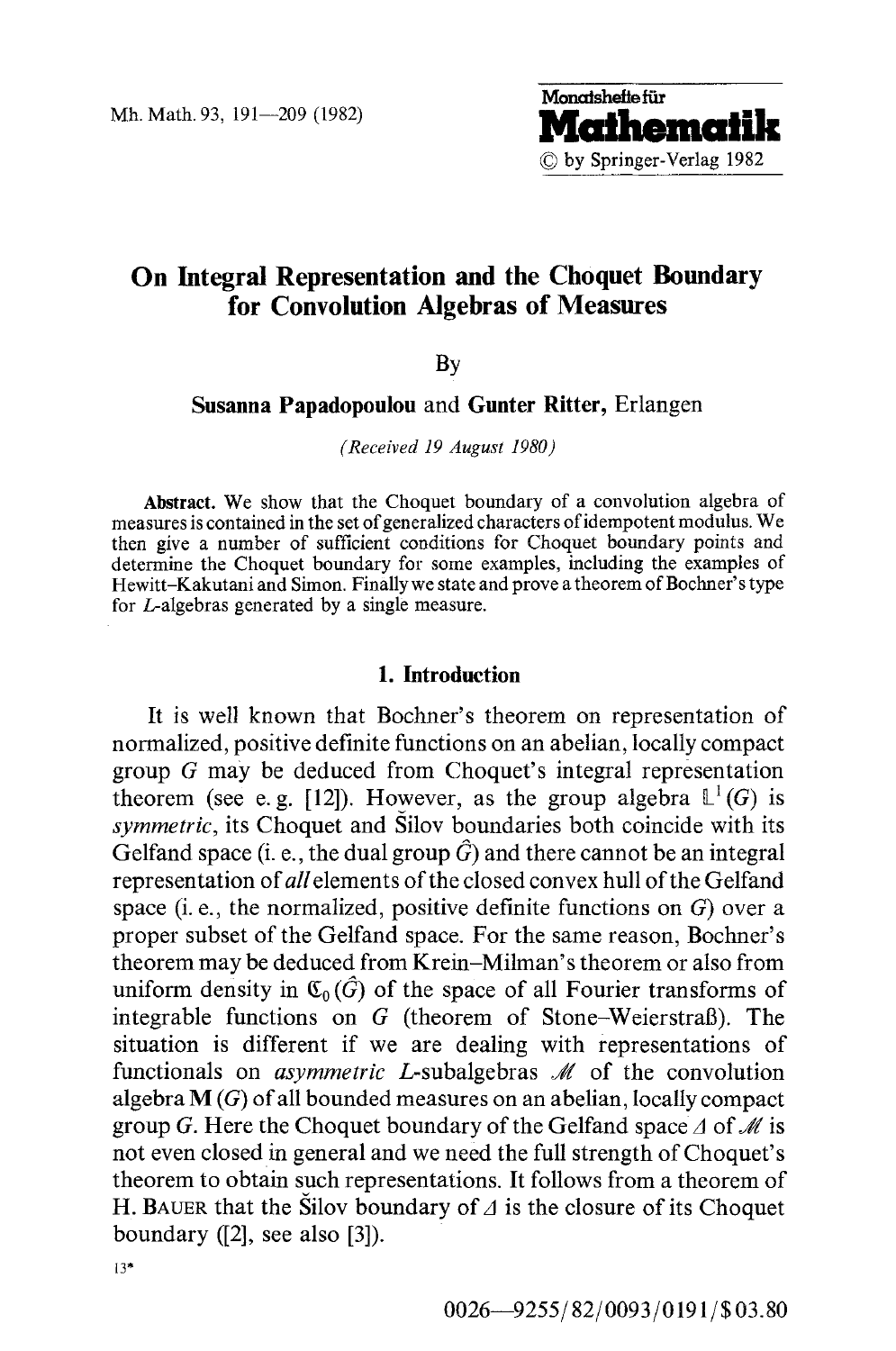In view of Choquet's and Bauer's theorems exact knowledge of the Choquet boundary of  $\Delta$  is of major importance. The Šilov and the strong boundaries of  $\overline{A}$  have been studied in the past by many authors. Yet it seems that there is not much known about its Choquet boundary.

Since TAYLOR [18] has shown that the strong boundary of an  $L$ algebra of measures is contained in the set  $H$  of generalized characters of idempotent modulus and that  $H$  itself is a boundary in the sense that every Gelfand transform assumes its maximum modulus at an element of  $H$ , in view of Bauer's Maximum Principle, it is natural to ask if  $H$  contains the Choquet boundary. We answer this question in the affirmative (3.1).

Given a convex embedding (see 2.3), Choquet boundary points are closely related to extreme points. The closed convex hull of  $\varDelta$  in  $\mathcal{M}'$  is the projective limit of the closed convex hulls of the Gelfand spaces of the elementary L-algebras contained in  $\mathcal{M}$ . It is obvious that each generalized character which is extreme coordinatewise is also extreme. The converse is not true in general. Roughly speaking it is only true that an extreme point can be *approximated* coordinatewise by extreme points (CHOQUET [7], see also D. A. EDWARDS [8]). We deal with this question in  $(3.2)$ — $(3.4)$ .

We then reduce the problem of deciding if a given  $h \in H$  is in the Choquet boundary of  $\Delta$  to the same problem on a certain compact subset of  $\Delta$ , a subset which is itself the Gelfand space of a factor algebra of  $\mathcal{M}(3,11)$ . Our attention has been drawn in this direction by BROWN and MORAN's paper [6]. The reduction (3.11) gives rise to a number of sufficient conditions for  $h \in H$  to be in the Choquet boundary, one of them (3.15) purely topological. The others depend on the construction of certain Gelfand transforms. In Section 3 we use mainly methods from Banach algebra and convexity theory.

In Section 4 we determine the Choquet boundary for discrete  $\mathcal M$ and for Hewitt-Kakutani's and Simon's examples, it turns out that these Choquet boundaries are minimal, i. e., they consist of the set of generalized characters of unit modulus.

Section 5 deals with an application of Choquet' s integral representation theorem in the situation of an L-algebra generated by a single measure. In particular we obtain essentially an extension of Bochner's theorem also in the asymmetric case (5.6).

We thank G. BROWN for a very useful discussion on the subject matter of this paper during his stay in Erlangen.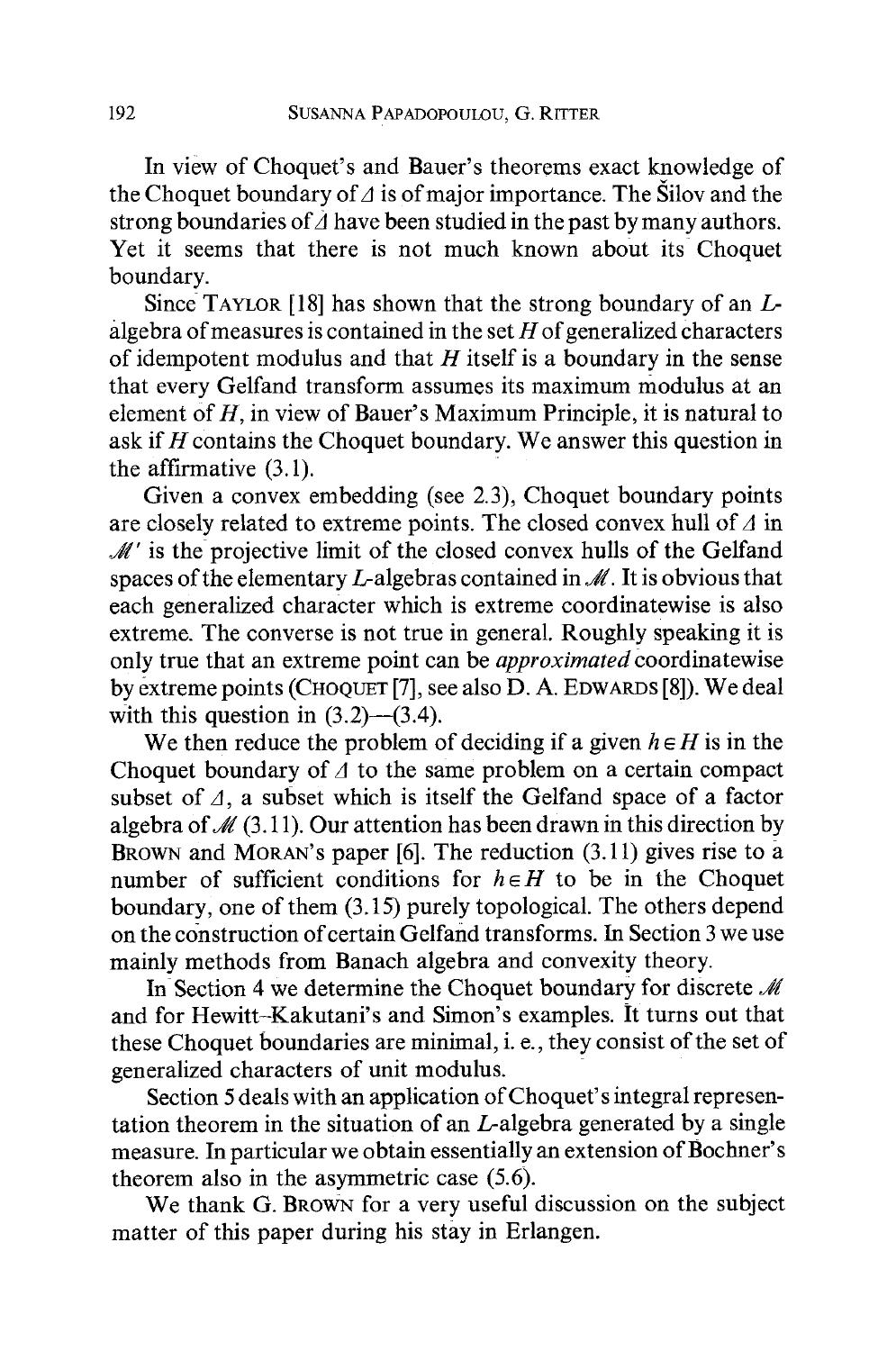### **2. Notations and Terminology**

(2.1) *L-subalgebras ofM (G).* The standard references here are [9] and [19]. In what follows, G will denote a locally compact, abelian group with Haar measure  $\lambda$  and  $M(G)$  the algebra of finite, complexvalued, regular Borel measures on G with convolution as multiplication. We denote the point mass at  $x \in G$  by  $\delta_x$ . An *L-subspace B* of  $M(G)$  is a closed subspace that is hereditary with respect to absolute continuity  $\leq$ , i. e., if  $\mu \in B$  and  $\nu \in M(G)$  s. th.  $\nu \leq \mu$ , then  $\nu \in B$ . An Lsubspace  $M$  of  $M(G)$  is called an *L-subalgebra*, if it is also an algebra with respect to convolution. Examples are  $M_c(G) + \mathbb{C} \delta_0$ , where  $M_c$ stands for the continuous measures on G, and the discrete measures  $M_d(G)$  on G. Special L-subalgebras are the *elementary L*-subalgebras  $\mathbb{L}^1(\mu) \mu$ , where  $\mu \in \mathbf{M} (G)$ ,  $\delta_0 \ll \mu$ , and  $\mu * \mu \ll \mu$ . If  $\nu \in \mathbf{M} (G)$ , we denote by  $\mathcal{M}_v$ , the elementary L-subalgebra generated by  $v$ , i. e.,  $M_v = \mathbb{L}^1(u) u$ for  $\mu = \sum 2^{-n} v_1^n$ ,  $v_1 := |v|/||v||$ . If E is an at most countable subset of  $n=0$  $M(G)$ , then E is trivially contained in an elementary *L*-subalgebra of  $\mathbf{M}(G)$ .

In the sequel we will consider a fixed unital (i.e.,  $\delta_0 \in \mathcal{M}$ ) Lsubalgebra  $M$  of  $M(G)$ . We denote the Gelfand space of a commutative Banach algebra  $\mathscr A$  by  $\Delta(\mathscr A)$ , but, if  $\mathscr A$  is our fixed  $\mathscr M$ , we will just write  $\Delta$ . SREIDER [16] has given a workable representation of the multiplicative, linear functionals on  $\mathcal M$  as generalized characters on G: If  $\mathscr B$  is an *L*-subspace of **M** (G), then  $\mathscr B$  is the inductive limit of its closed subspaces  $\mathbb{L}^1(\mu) \mu, \mu \in \mathscr{B}$ . Therefore the dual space  $\mathscr{B}'$  of  $\mathscr{B}$  is the projective limit of the dual spaces  $\mathbb{L}^{\infty}(\mu)$ , i.e., each continuous, linear functional f on  $\mathscr B$  is given via integration  $f(\mu) := \int \bar{\chi}_\mu d\mu$  by a *generalized function*  $\chi = (\chi_u) \in \prod \mathbb{C}(\mu)$  with the properties

(i) 
$$
\mu \ll \nu \Rightarrow \chi_{\mu} = \chi_{\nu} \pmod{\mu}
$$
,

(ii) 
$$
\sup_{\mu \in \mathscr{B}} \|\chi_{\mu}\|_{\mathbb{L}^{\infty}(\mu)} = \|f\|.
$$

The multiplicative, linear functionals on the L-algebra  $\mathcal M$  are exactly those generalized functions  $\chi$  (called *geneeralized characters*) that satisfy

$$
\text{(iii)}\ \ \chi_{\mu\ast\nu}(x+y)=\chi_{\mu}(x)\,\chi_{\nu}(y)\quad \mu\otimes\nu\longrightarrow\text{a. a. } (x,y)\,.
$$

From this representation, the following properties of  $\Delta$  can easily be derived.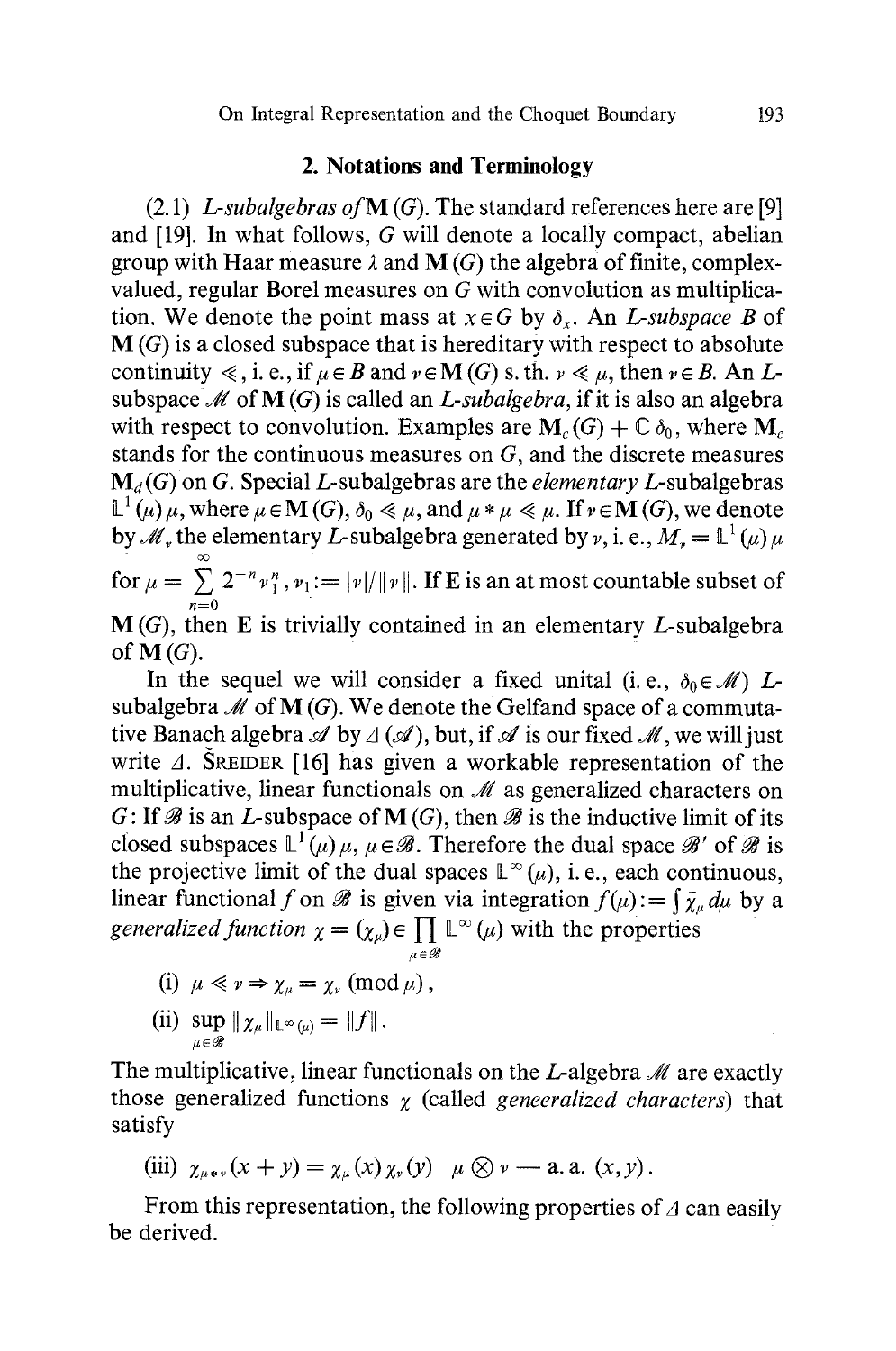$\alpha$ )  $\Delta$  is a semi-group with coordinatewise and pointwise multiplication.

$$
\beta) \ \ \chi \in \varDelta \Rightarrow \bar{\chi} := (\bar{\chi}_{\mu}) \in \varDelta.
$$

 $n\rightarrow\infty$ 

- $\gamma$ )  $\chi \in \Delta \Rightarrow |\chi|^{\alpha} := (|\chi_{\mu}|^{\alpha}) \in \Delta$ , where  $\text{Re } \alpha \geq 0$ .
- $\delta)$   $\chi \in \Delta \Rightarrow \chi/|\chi| := (\chi_u/|\chi_u|) \in \Delta$  (0/0:=0).
- $\varepsilon)$   $\chi \in \Delta \Rightarrow \lim | \chi |^{n} := (\lim |\chi_{\mu}|^{n}) \in \Delta.$

It is mostly by using these properties that one has tried to unravel the structure of  $M$  and  $\Delta$  ( $M$ ) ever since.

 $A^{-1}$  will denote the group of invertible elements  $\chi \in \Lambda$  for the semi-group structure of  $\Lambda$ , i. e., the generalized characters  $\gamma \in \Lambda$  such that  $|\gamma| = 1 \pmod{M}$ . (We will say that a generalized function  $\gamma$  has a certain property mod  $\mathcal{M}$ , if  $\chi_{\mu}$  has this property mod  $\mu$  for all  $\mu$ .) The symbol H will stand for the generalized characters h of  $\mathcal M$  with idempotent modulus:  $|h|^2 = |h| \pmod{M}$ .

Note that  $\chi/\chi$   $\in$  H for all  $\chi$   $\in$  A. As a consequence of  $\alpha$ ,  $\gamma$ , and  $\delta$ ), each  $\chi \in \Lambda$  possesses a (not necessarily unique) polar decomposition  $\chi = |\chi| (\chi / |\chi|) \in \varDelta^+ \cdot H.$ 

An L-subalgebra  $M_1$  of M is called *prime*, if  $M_1^{\perp} := \{u \in M \mid u \perp v$  for all  $v \in \mathcal{M}_1$  is an ideal. There is a 1 - 1 correspondence between prime L-subalgebras of M and elements in  $H^+ := \{h \in \Delta \mid h^2 = h \bmod M\}$  $(\subseteq H)$  (see [9], 5.2.2). We denote the Gelfand transform of  $\mu \in \mathcal{M}$ by  $\hat{\mu}$ ,  $\hat{\mathcal{M}}$  stands for the set of all Gelfand transforms on  $\Delta$ .

 $(2.2)$  *Boundaries.* Suppose that  $E$  is a separating, additive semigroup of continuous functions  $u : X \to [-\infty, \infty]$  on a compact space X that contains the (real) constants. The *Bishop boundary,* the *strong boundary,* the *Choquet boundary,* and the *Silov boundary* of X with respect to  $E$  are defined as follows:

$$
Bi^{\mathfrak{E}} X := \{x \in X | \exists u \in \mathfrak{E} \text{ s. th. } u \text{ is maximal exactly at } x\},
$$
  
\n
$$
St^{\mathfrak{E}} X := \{x \in X | \forall U \in \mathcal{U} \ (x) \exists u \in \mathfrak{E} \text{ s. th. } u \text{ is maximal at } x \text{ and } u(y) < u(x) (y \notin U)\},
$$
  
\n
$$
Sh^{\mathfrak{E}} X := \{x \in X | \forall U \in \mathcal{U} \ (x) \exists u \in \mathfrak{E} \text{ s. th. } u(y) < \max u(y \notin U)\}.
$$

In order to define the Choquet boundary we need the notion of a *representing measure*:  $\mu \in M^+$  (X) is said to represent  $x \in X$  with respect to  $E$ , if

$$
u(x) \leqslant \int u \, d\mu
$$

for all  $u \in \mathfrak{E}$ . Let  $\mathbf{M}_{x}^{\mathfrak{E}}$  be the set of all measures that represent x.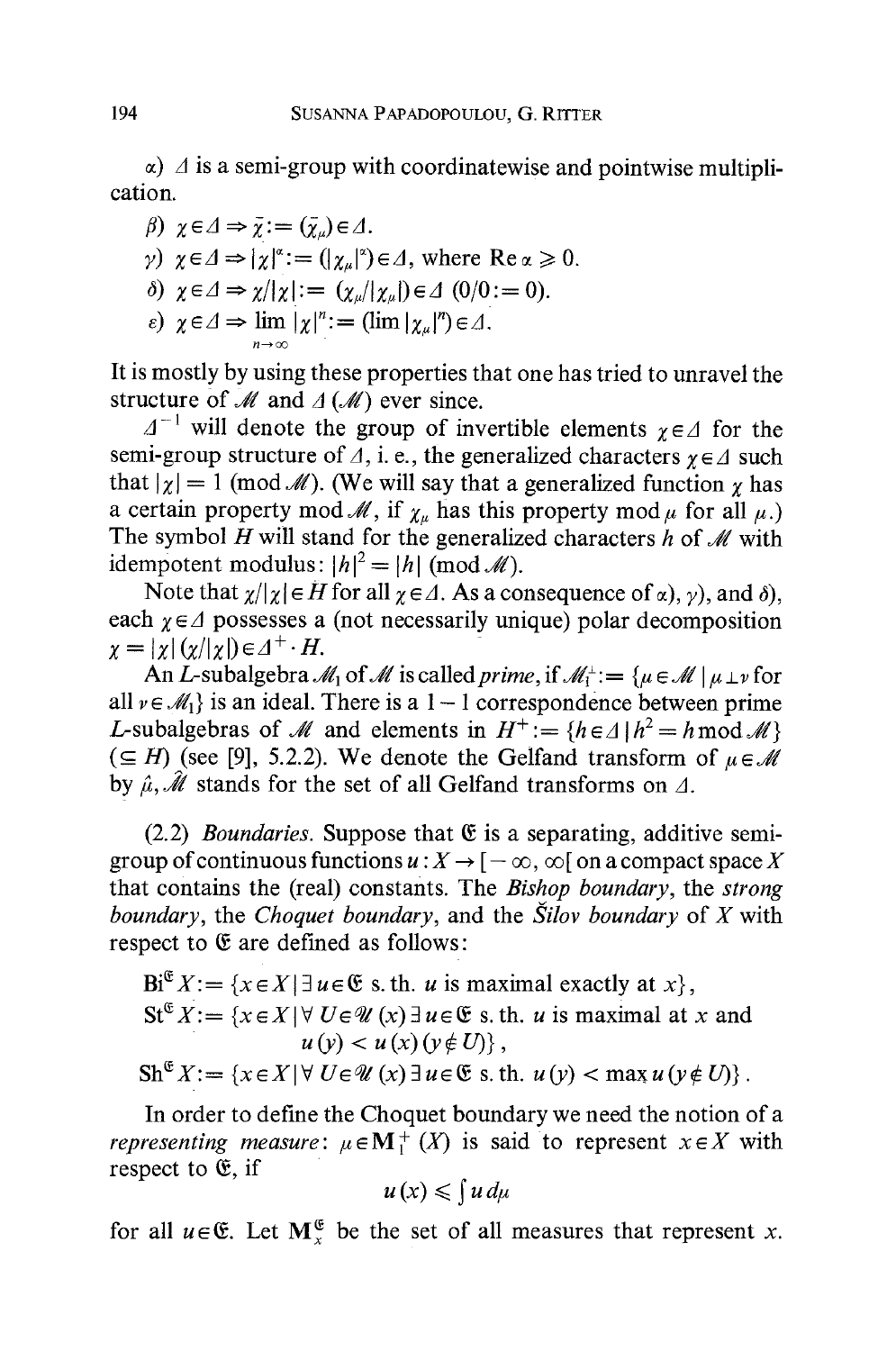x is said to be in the *Choquet boundary* of X with respect to  $\mathfrak{E}$ , if  $M^{\mathfrak{E}} = {\delta_x}$ , i.e., the only representing measure is the trivial one.

As the other three boundaries, the Choquet boundary too may be characterized by means of functions. Let  $C(\mathfrak{E})$  be the convex cone generated by  $\mathfrak{E}$ . Then  $\mathrm{Ch}^{C(\mathfrak{E})}X=\mathrm{Ch}^{\mathfrak{E}}(X)$  and  $\mathrm{Ch}^{\mathfrak{E}}X=$  $=\{x \in X | \forall U \in \mathcal{U}(x) \exists u \in C(\mathfrak{C}) \text{ s. th. } u \leq 3, u(x) \geq 2, \text{ and } u(y) \leq 1 \}$ ( $v \notin U$ ). (The numbers 1, 2, 3 may be replaced by any triplet  $\alpha < \beta < \gamma$ of real numbers.) It is clear that  $Bi \subseteq St \subseteq Ch$  and that  $x \in Bi$  if and only if  $x \in S$ t and  $x$  is  $G_s$ . BAUER [2] has shown that each  $u \in \mathfrak{E}$  attains its maximum at a point of the Choquet boundary (Bauer's Maximum Principle) and that Ch is a dense subset of Sh.

Given an L subalgebra  $\mathcal M$  of  $M(G)$  (or a general unital Banach algebra), two semigroups of functions on the Gelfand space  $\Delta$ arise in a natural way:  $log|\mathcal{M}|:= {log|\mathcal{L}| |\mu \in \mathcal{M}}$  and  $Re\mathcal{M}:=$ :  $=$  {Re  $\hat{u} | u \in M$  }. We would therefore obtain eight boundaries. However, using the identity  $\text{Re } u = \log |e^u|$ , one easily verifies that all boundaries for Re  $\hat{\mathcal{M}}$  are contained in the respective boundaries for  $log |\mathcal{M}|$ . It is even easier to see that the converse inclusions hold for the Bishop, the strong, and the Silov boundaries. We will mainly be interested in  $\mathrm{Ch}^{\mathcal{M}} \Delta := \mathrm{Ch}^{\mathrm{Re} \mathcal{M}} \Delta$ . A similar reasoning shows that

Ch<sup>*M*</sup> 
$$
\Delta = \{ \chi \in \Delta \mid \forall U \in \mathcal{U} (\chi) \exists \mu \in \mathcal{M} \text{ s. th. Re } \hat{\mu} \leq 3, \text{Re } \hat{\mu} (\chi) \geq 2, \text{ and Re } \hat{\mu} (\psi) \leq 1 \ (\psi \notin U) \}
$$
  

$$
= \{ \chi \in \Delta \mid \forall U \in \mathcal{U} (\chi) \exists \mu \in \mathcal{M} \text{ s. th. } |\hat{\mu}| \leq 3, |\hat{\mu} (\chi)| \geq 2, \text{ and } |\hat{\mu} (\psi)| \leq 1 \ (\psi \notin U) \}.
$$

(Again 1, 2, 3 may be replaced by  $\alpha < \beta < \gamma$  ( $\alpha > 0$  in the last expression).)

If  $\mathfrak{B}$  is a separating, *uniformly closed* subalgebra of  $\mathfrak{C}_{\mathfrak{C}}(X)$  that contains the constants then BISHOP (see [17]) showed that  $\text{Ch}^{\mathfrak{B}}X=$  $= St^{B}X$ . (His original result is for metrizable X where Bi = St.) As the Choquet boundary does not vary when taking uniform closures, we obtain in our situation Ch<sup>#</sup>  $\vec{A} = \text{St}^{\hat{A}^{-}} \vec{A}$ , where  $\hat{M}^{-}$  is the uniform closure of  $\hat{\mathcal{M}}$ .

 $(2.3)$  *Convexity.* Let now  $\mathfrak E$  be a separating vector space of continuous real-valued functions on a compact space  $X$  that contains the constants (e. g. Re  $\hat{\mathcal{M}}$  on  $\Delta$ ). A continuous, injective mapping  $\varphi: X \to E$ , where E is a real, locally convex Hausdorff space, is called a *convex embedding* of  $(X, \mathfrak{C})$ , if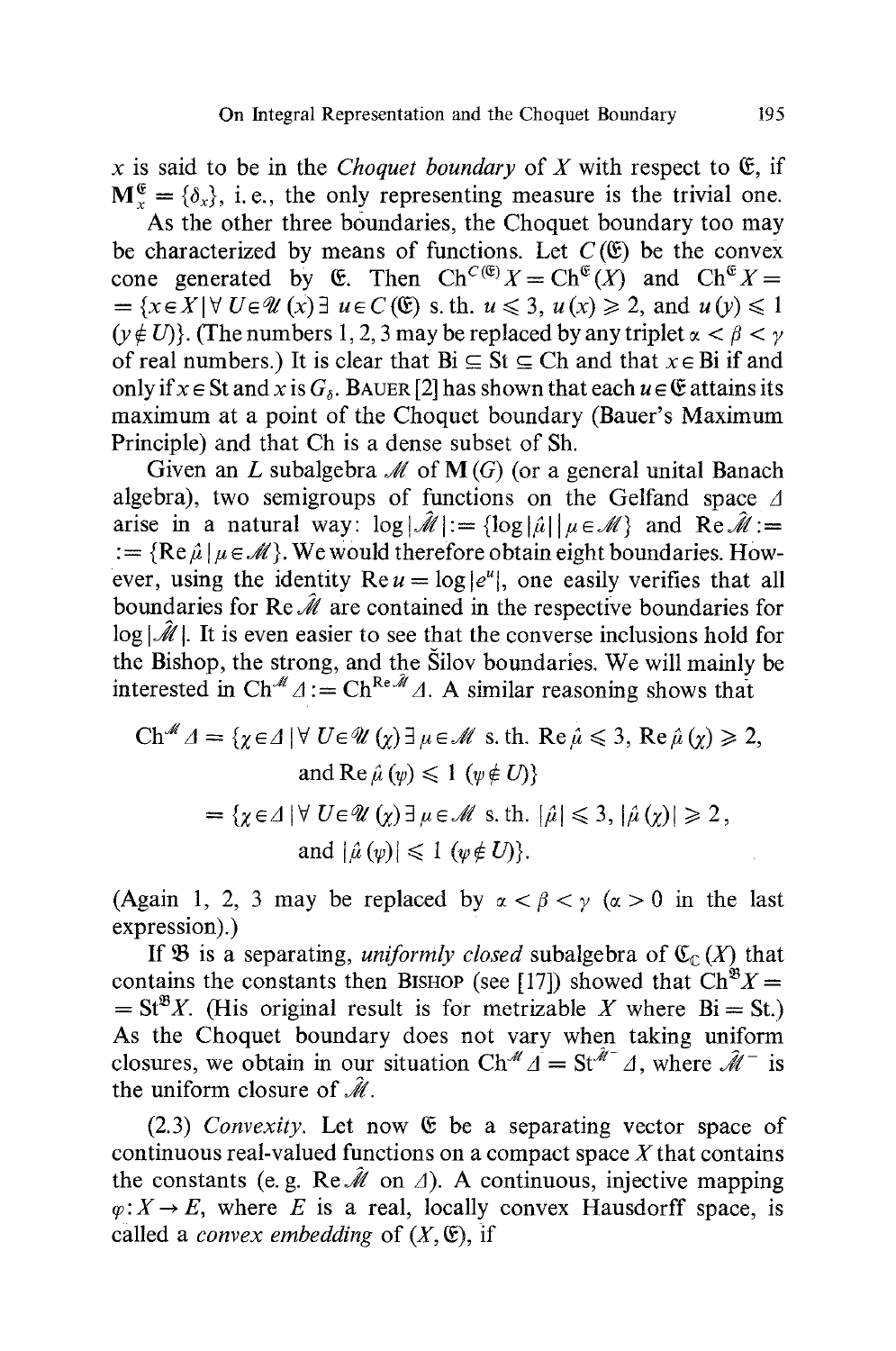(i) the closed convex hull conv  $\varphi(X)$  of  $\varphi(X)$  is compact, and if

(ii) 
$$
\mathfrak{E} = \{ \log | \, l \in E' \}
$$
.

Such an embedding always exists. Then there is a third (geometrical) characterization of the Choquet boundary of  $X: x \in Ch^{\mathfrak{G}} X$ if and only if  $\varphi(x)$  is an extreme point of  $\overline{conv} \varphi(X)$ . If  $\mathscr A$  is a unital, commutative Banach algebra, two ways of embedding  $(A \times A)$ ,  $Re \hat{\mathscr{A}}$  are useful:

 $\alpha$ ) The natural mapping  $\Delta(\mathcal{A}) \rightarrow \mathcal{A}'$  (we always endow dual spaces with their weak\* topologies), and

 $\beta$ ) the natural mapping  $\delta : A(\mathcal{A}) \to \mathcal{A}'$ , where  $\mathcal{A}$  carries the uniform norm.

It turns out that  $\overline{conv} \, \delta(A(\mathcal{A})) = \{L \in \mathcal{A}' \mid ||L|| = 1 = L(1)\} = :S_{\mathcal{A}},$ the *state space* of A. (The inclusion  $S_{\mathscr{A}} \subseteq \overline{\text{conv}} \, \delta(A(\mathscr{A}))$  follows from the fact that a state extends to a probability measure on  $\Delta(\mathscr{A})$ .)  $S_{\mathscr{A}}$  is also characterized as the set of all positive, normalized linear forms on  $\hat{\mathscr{A}}$  (*positive* means Re  $L(\hat{a}) \geq 0$  for all  $a \in \mathscr{A}$  such that Re  $\hat{a} \geq 0$ ).

Let us call a generalized function  $\gamma$  of *positive type* for M if  $\text{Re } \gamma(u) \geq 0$  for all  $\mu \in \mathcal{M}$  whose spectrum is contained in the right half plane.  $S_{\ell\ell}$  may also be identified with the set of all generalized functions of positive type for  $\mathcal{M}$ . If  $\mathcal{M}$  is elementary, we will use the term essentially bounded function *of positive type.* 

BROWN--MORAN [5] showed that every invertible element in  $\Delta(M)$  is in the strong boundary. To give the reader a flavor of our method, we give a simple proof that it is in  $\text{Ch}^{\mathcal{M}} \triangle 1$ : If  $|\chi_{\mu}| = 1 \pmod{\mathcal{M}}$ then it follows from the definition of an extreme point  $\chi$  that  $\chi$  is an extreme point of the closed unit ball of  $\mathcal{M}'$ . Hence  $\gamma$  is extreme in  $\overline{conv} \Delta (\subseteq \mathcal{M}')$ . Standard references for convexity and integral representation are [1], [3], and [12].

## **3. Necessary Conditions and Sufficient Conditions**  for  $\gamma \in \Lambda$  to Be in the Choquet Boundary

We fix a unital L-subalgebra  $\mathcal M$  of  $M(G)$  and deal first with necessary conditions for  $\chi \in \Lambda$  to be in the Choquet boundary. J. L. TAYtOR [18], p. 162, has shown that every Gelfand transform assumes its maximum modulus at a point of  $H$ . Moreover, he has shown that  $St^M \subseteq H$ . In view of Bauer's Maximum Principle [2] (see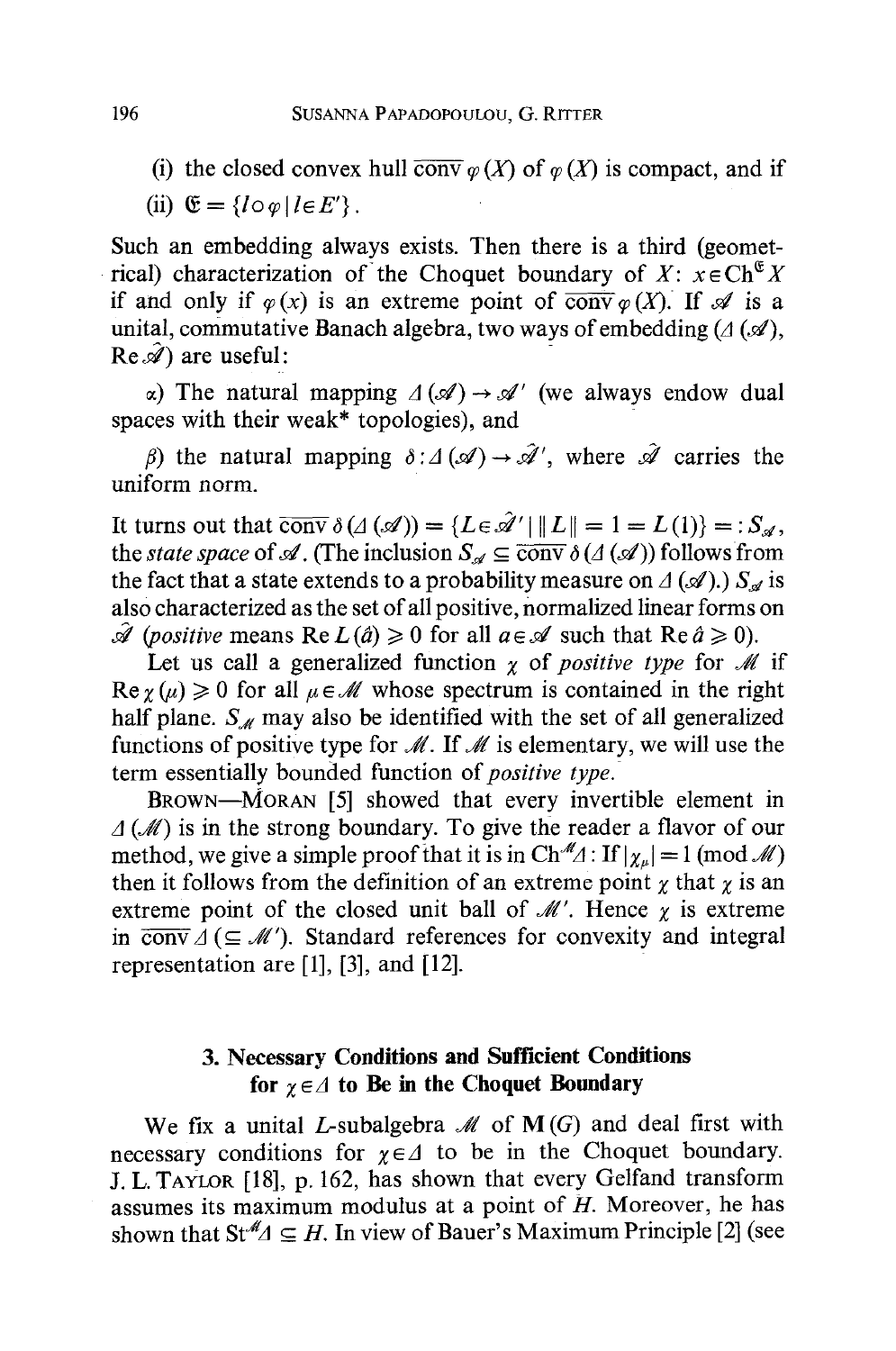also [3], Satz 1), the following theorem is a sharpening of these two results.

# (3.1) Theorem.  $\mathrm{Ch}^{\mathcal{M}} \Delta \subseteq \mathrm{Ch}^{\log |\mathcal{M}|} \Delta \subseteq H$ .

*Proof.* For the first inclusion see (2.2); for the second inclusion let  $\gamma \in \Lambda$ . As TAYLOR [18] we start with analyticity on Re  $z > 0$  of the function  $z \to \hat{\mu}$  ( $|\chi|^2 h$ ) for all  $\mu \in \mathcal{M}$ , where  $|\chi| h$  is the polar decomposition of  $\gamma$ . It follows that the function  $z \to \log|\hat{\mu}|(|\gamma|^2 h)|$  is subharmonic there and we have

$$
\log|\hat{\mu}|(\chi) \leq \int \log|\hat{\mu}|(|\chi|^2 h) \lambda(dz).
$$

Here  $\lambda$  is normalized Lebesgue measure on a circle with center 1 and radius  $r < 1$ . This representation of  $\gamma$  with respect to  $\log |\mathcal{M}|$  is nontrivial except in the case  $|\gamma|^2 = |\gamma| \mathcal{M}$ -a. e. This completes the proof.

(3.2) *Explanation.* There is no known characterization of the extreme points of the limit of a projective system S of convex, compact sets in terms of the extreme points of these sets. G. CHOQUET [7], Lemme 38 (see also D.A. EDWARDS [8]), gave a necessary condition which says roughly that the coordinates of an extreme point may be *approximatedby* extreme points in the coordinates. In order to reformulate this result in our context we need some preliminaries.

Let  $p_{v,\mu}: \mathcal{M}'_n \to \mathcal{M}'_n$   $(v,\mu \in \mathcal{M}, \mu \ll v)$  be the canonical restriction mapping and let  $q_{v,u}$ :  $\overline{conv} \Delta (\mathcal{M}_v) \rightarrow \overline{conv} \Delta (\mathcal{M}_u)$  be its restriction to  $\overline{\text{conv}}\,\Delta\,(\mathcal{M}_r)$ . The system  $(q_{r,u})_{u\leq r}$  of affine, continuous mappings of convex, compact sets is projective. We show that its limit

$$
\lim_{\leftarrow} \overline{\text{conv}} \,\Delta\,(\mathscr{M}_\mu) = \{(\chi_\mu) \in \prod_{\mu \in \mathscr{M}} \overline{\text{conv}} \,\Delta\,(\mathscr{M}_\mu) \,|\, \chi_\mu = \chi_\nu \,\mu\text{-a. e. for } \mu \ll \nu\}
$$

is equal to  $\overline{conv} \Delta$ . It is clear that the canonical mapping  $\pi: \overline{conv} \Delta \rightarrow \lim \overline{conv} \Delta \left( \mathcal{M}_n \right)$  is continuous and injective. Each  $\overline{\phantom{0}}$ extreme point in  $\overline{conv} \Delta(M_u)$  is in the Silov boundary of  $\Delta(M_u)$  and extends therefore to a multiplicative linear functional on  $\mathcal{M}$ .

It follows that the range of the canonical mapping

$$
\pi_{\mu}:\overline{\mathrm{conv}}\,\varDelta\to\overline{\mathrm{conv}}\,\varDelta\left(\mathscr{M}_{\mu}\right)
$$

contains all the extreme points of  $\overline{conv} \Delta (M_*)$ . By Krein-Milman's theorem,  $\pi_u$  is onto. Hence  $\pi$  is onto.

We now obtain the following necessary condition.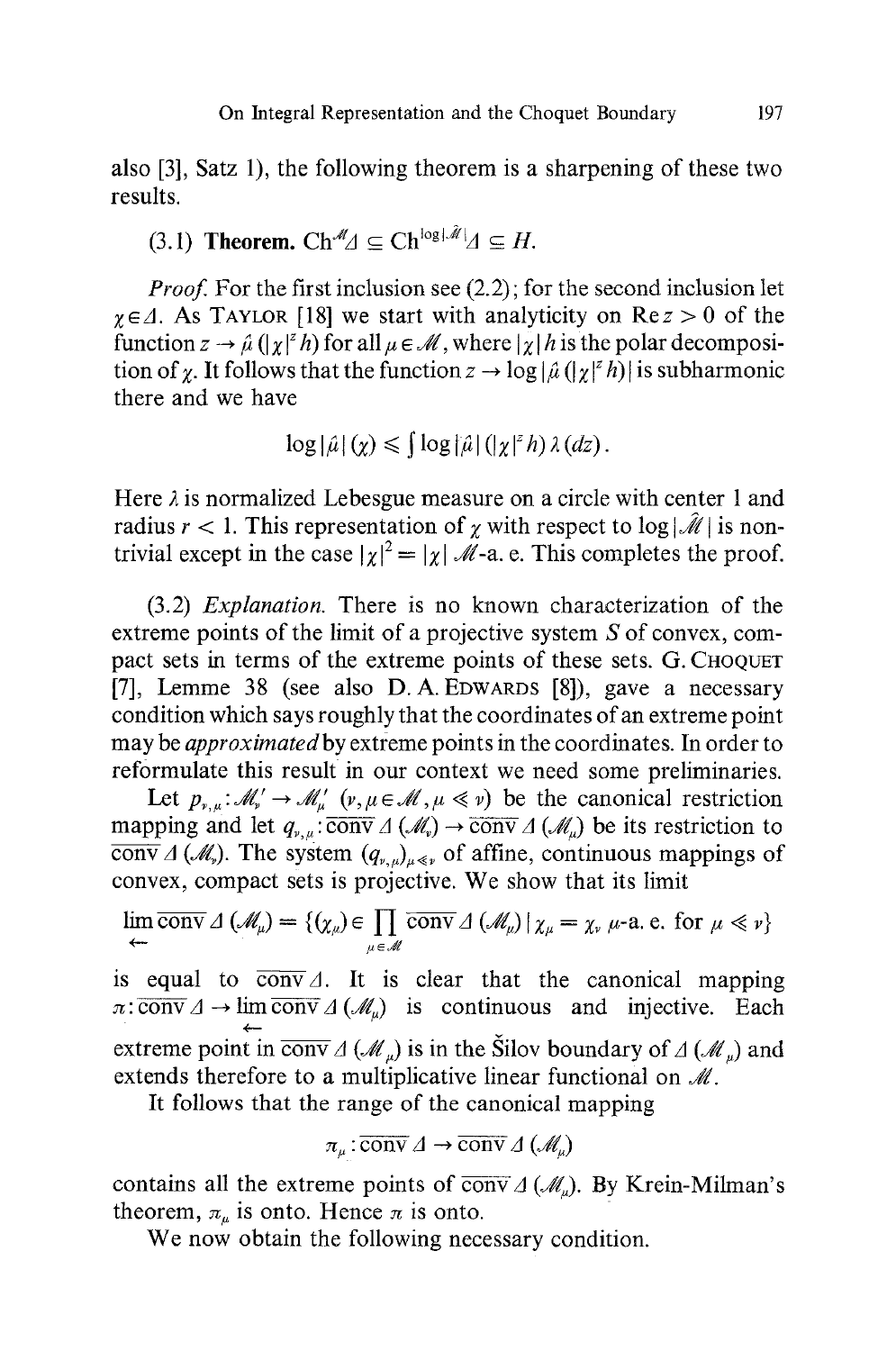(3.3) **Proposition.** Let U be a neighborhood in  $\text{Ch}^M\Delta$  of  $h \in \text{Ch}^M\Delta$ . *Then for all sufficiently large (w. r. t.*  $\leq$ *)*  $v \in M$  *s. th.*  $\delta_0 \leq v$ *,*  $v * v \leq v$ *. there exists h<sup>\*</sup>*  $\in$  *U* whose *v*-th coordinate is in Ch<sup>-*M*</sup></sub> ( $\Delta$  ( $\mathcal{M}$ )).

*Proof.* We may suppose that U is of the form

$$
U = \{ \chi \in \mathbf{Ch}^M \mathcal{A} \mid \chi_{\mu} \in V \}
$$

where  $\mu \in \mathcal{M}$  and V is a neighborhood of  $h_n$  in  $\overline{conv} \Delta(\mathcal{M}_n)$ . By Choquet's lemma cited in (3.2) there exists  $v_0 \in \mathcal{M}$ ,  $v_0 \geq \mu$  such that for all  $v \gg v_0$  there exists an extreme point  $\chi^* \in \overline{conv} \Delta (\mathcal{M}_v)$  such that  $\pi_{v,u}(x) \in V$ . Since  $\pi_v$  maps conv A onto conv A (M) (see (3.2)),  $\chi^v$ extends to an extreme point h' of  $\overline{conv} \Delta$ . If  $\delta_0 \ll v, v * v \ll v$ , then h' has all the desired properties.

(3.4) *Remark*. If  $h \in \Lambda$  is an isolated point of Ch<sup>- $M_{\Lambda}$ </sup>, then  $h_* \in \mathrm{Ch}^{\mathcal{M}}$   $\Delta(\mathcal{M}_*)$  for all sufficiently large  $v \in \mathcal{M}$  s. th.  $\delta_0 \ll v$ ,  $v * v \ll v$ .

(3.5) *Explanation.* Nothing can be said *a priori* about the size of the Choquet boundary. It may be  $H$  or a proper subset of  $H$  and it may be  $\Delta^{-1}$  or a proper superset of  $\Delta^{-1}$ . This follows from known facts about St<sup> $M \Delta$ </sup> and Sh<sup> $M \Delta$ </sup> and is also illustrated by the following simple examples:

a) If  $\mathcal{M} = \mathbb{L}^1(\mathbb{R})\lambda + \mathbb{C}\delta_0$ , then  $\Delta$  may be identified with  $\mathbb{R} \cup \{\omega\}$  $(\omega = 1_{0}$  is the projection on  $\mathbb{C} \delta_0$  and we have  $H = \Delta$ . As  $\mathcal{M}$  is symmetric here,  $\hat{\mathcal{M}}$  is dense in  $\mathfrak{C}_{\mathbb{C}}(\Lambda)$  by the theorem of Stone-Weierstraß. It follows that  $\text{Ch}^{\mathcal{M}} A = A = H$ .

b) If  $\mathcal{M} = I_1(\mathbb{N}_0) \subseteq \mathbf{M}(\mathbb{R})$  ( $\mathbb{N}_0 = \{0, 1, 2, \ldots\}$ ), then A may be identified with the unit disk  $\mathbb{D}$ , where  $\alpha \in \mathbb{D}$  is identified with the sequence  $(1, \alpha^1, \alpha^2, \ldots) \in I^{\infty}(\mathbb{N}_0)$ . Here  $H = \mathbb{T} \cup \{0\}$ . But  $0 \, (\approx \omega)$  is not in the Choquet boundary of A, since all elements of  $\hat{\mathcal{M}}$  are analytic in the interior of  $D$ . Examples where the Choquet boundary is different from  $\Delta^{-1}$  arise also from asymmetry of  $\overline{\mathcal{M}}$ :

c) Let  $\mathcal M$  be an asymmetric L-subalgebra of  $M(G)$  that is closed for conjugation  $\sim (\tilde{\mu}(E) := \overline{\mu(-E)})$  and s. th.  $L^1(G) \subseteq M$ . Then  $Ch^{\mathcal{M}} \trianglelefteq \trianglelefteq \triangle^{-1}$ . (Because of  $\mathbb{L}^{1}(G) \subseteq \mathcal{M}$  we have  $A^{-1}=\hat{G}$ . If the Choquet boundary were equal to  $\hat{G}$ , then the Silov boundary would consist of symmetric functionals. Krein-Milman's theorem would then imply the symmetry of  $M$ .)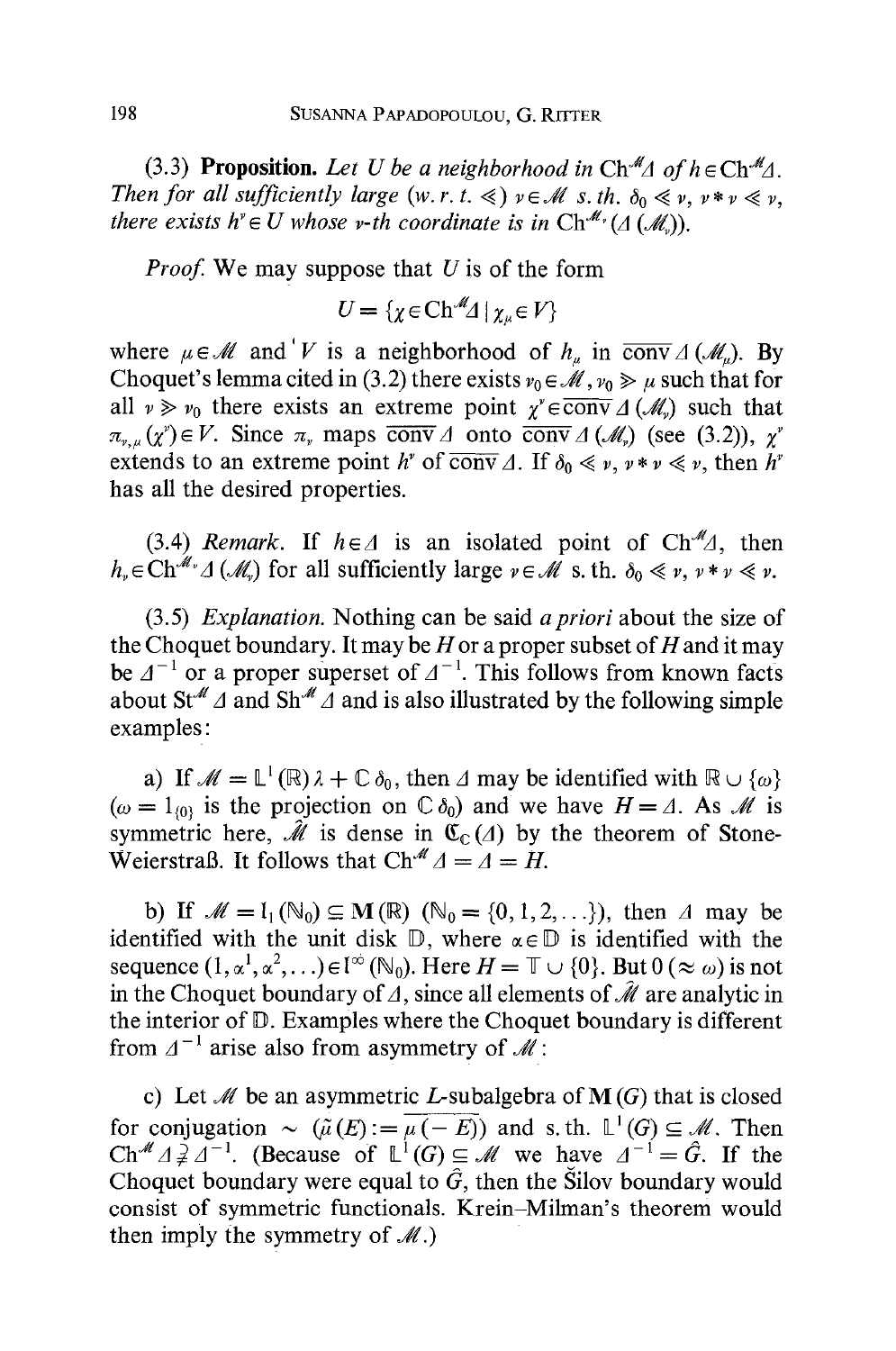(3.6) *Notations.* We will now deal with a necessary and sufficient criterion for  $h \in H$  to be in Ch<sup>#</sup>  $\Delta$ . Let  $h \in H$  be fixed and let  $\mathcal{M}_1$  be the prime L-subalgebra of  $\mathcal M$  associated with h, i.e.,  $M_1 := {\mu \in \mathcal{M} \mid |h_u| \mu = \mu}.$  Clearly we have  $\delta_0 \in \mathcal{M}_1$ . Moreover, let  $\Phi_1$ :  $\overline{\text{conv}} \Delta \rightarrow \overline{\text{conv}} \Delta (\mathcal{M}_1)$  be the canonical restriction mapping  $\gamma \rightarrow$  $\rightarrow \gamma$  |  $\mathcal{M}_1$ . Since every functional in the Silov boundary of  $\Delta (\mathcal{M}_1)$ extends to an element of  $\Delta$ ,  $\varphi_1$  is onto. We put

$$
\varDelta_h := \{ \chi \in \varDelta \mid \chi \mid \mathscr{M}_1 = h \mid \mathscr{M}_1 \} = \varPhi_1^{-1} \left( \varPhi_1(h) \right) \cap \varDelta \, .
$$

 $A_h$  is a compact subset of  $\Delta$  that contains h. This set plays an important role in BROWN-MORAN [6], where the set  $A_h := A_h \setminus \{h\}$  is used to exhibit strong boundary points of  $\Delta$ . However, their methods are different from ours.

In order to obtain the criterion mentioned above, we need some lemmas. First note that  $\Phi_1(h) \in \Delta^{-1}(\mathcal{M}_1)$ . Consequently (see (2.3)),  $\Phi_1(h)$  is an extreme point in  $\overline{conv} \Delta (\mathcal{M}_1)$  and  $\Phi_1^{-1} (\Phi_1(h))$  is a face in  $\overline{\text{conv}}\Delta$ .

(3.7) **Lemma.** conv  $\Delta_h$  is a face in conv  $\Delta$ .

*Proof.* By our last remark, we have only to show  $\overline{conv} A_h =$  $= \Phi_1^{-1} (\Phi_1(h))$ . Each extreme point  $\varepsilon \in \Phi_1^{-1} (\Phi_1(h))$  is also extreme in  $\overline{\text{conv}}\,\Delta$ . By Milman's theorem we have  $\epsilon \in \Delta$ , i. e.,  $\epsilon \in \Delta_h$ . Therefore, by Krein-Milman's theorem, the right side is contained in the left side. The opposite inclusion is evident.

(3.8) **Lemma.** a)  $\Delta_h$  is closed for the hull-kernel operation.

b)  $\Delta_h$  is canonically the Gelfand space of the factor algebra of M with *respect to the kernel of*  $\Lambda_h$ .

*Proof.* Let  $\chi(\mu) = 0$  for all  $\mu$  in the kernel  $k(\Lambda_h)$  of  $\Lambda_h$ . If  $\mu_1 \in \mathcal{M}_1$ ,  $h(\mu_1) = 0$ , then we have  $\mu_1 \in k(\Lambda_h)$ . It follows that  $\chi(\mu_1) = 0$ . This shows that ker  $h \cap M_1 \subseteq \ker \chi \cap M_1$  and  $\chi | M_1 = c h | M_1$ , where c is a complex constant. But as  $\delta_0 \in \mathcal{M}_1$ , we obtain  $c = 1$ , i. e.,  $\gamma \in \Delta_h$ . This proves that  $h k(\Lambda_h) \subseteq \Lambda_h$  and equality follows. Part b) is an immediate consequence of a).

We formulate our next lemma in the setting of a commutative semisimple Banach algebra  $\mathscr A$  with identity.  $C_h(X)$  stands for the connected component of an element  $h$  in a topological space  $X$ .

(3.9) Lemma. For each multiplicative linear functional h on  $\mathcal{A}$ , conv  $C_h(\Lambda(\mathcal{A}))$  is a face in conv  $\Lambda(\mathcal{A})$ .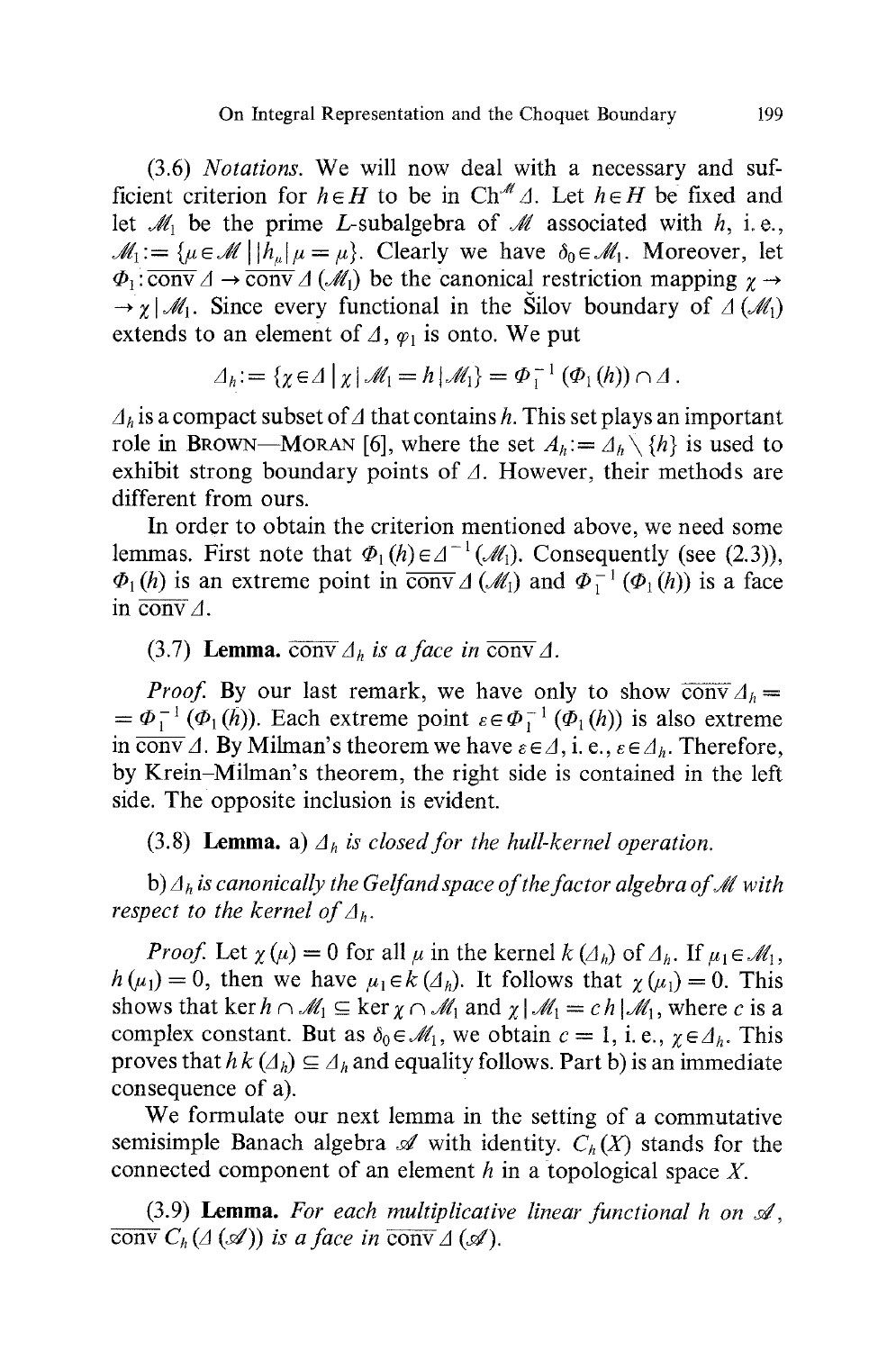*Proof.* Let  $K \neq \emptyset$  be an open and compact subset of  $\Lambda(\mathcal{A})$ . We first show that  $\overline{conv} K$  is a face in  $\overline{conv} \Delta (\mathcal{A})$ . It is well known that there exists an  $x \in \mathcal{A}$  such that  $\hat{x} = 1_K$ . The element  $x \in \mathcal{A}$  induces a continuous, affine functional f:  $\overline{conv} \Delta(\mathcal{A}) \rightarrow \mathbb{R}$ . As f vanishes on  $\Delta(\mathscr{A}) \setminus K$  and as it maps K on 1, its range is the unit interval. Our claim is proved if we show conv  $K = f^{-1}(1)$ . But if  $\chi$  is an extreme point in the face  $f^{-1}(1)$ , then  $\chi \in A(\mathcal{A})$  by Milman's theorem and it follows  $\gamma \in K$ , i. e.,  $f^{-1}(1) \subseteq \overline{conv} K$  by Krein-Milman's theorem. The opposite inclusion is evident.

We now show that  $\overline{conv} C_h(\Lambda(\mathcal{A})) = \bigcap \overline{conv} K$ , where the intersection ranges over all open and compact  $K$  that contain  $h$ . As the intersection of the faces  $\overline{conv} K$  is again a face, our lemma will follow. If  $\gamma$  is an extreme point of the right side, then it is extreme in  $\overline{conv} K$ for all such K, hence  $\gamma \in K$  by Milman's theorem. But,  $\Delta(\mathscr{A})$  being compact,  $C_h(A(\mathcal{A}))$  is the intersection of all open and compact subsets of  $\Lambda(\mathcal{A})$  that contain h, i. e.,  $\gamma \in C_h(\Lambda(\mathcal{A})).$  Again by Krein-Milman's theorem we obtain  $\bigcap \overline{\text{conv}} K \subseteq \overline{\text{conv}} C_h(A(\mathcal{A})).$  The opposite inclusion is obvious.

(3.10) **Lemma.** a)  $C_h(\Lambda(\mathcal{A}))$  is closed for the hull-kernel operation.

b)  $C_h(A(\mathcal{A}))$  is canonically the Gelfand space of the factor algebra *of A with respect to the kernel of*  $C_h(\Lambda(\mathcal{A})))$ *.* 

*Proof.* Every open and closed subset K of  $\Delta(\mathcal{A})$  is the hull of its kernel. This is a consequence of the existence of  $x \in \mathcal{A}$  s. th.  $\hat{x} = 1_K$ . Since  $C_b(\Lambda(\mathcal{A}))$  is the intersection of all such K that contain h, Part a follows. Part b is an immediate consequence thereof.

We are now in the position of reducing the problem of deciding whether  $h \in H$  is in the Choquet boundary of  $\Lambda$  to deciding the same question for  $C_h(\Lambda_h)$ .

 $(3.11)$  **Theorem.** *A multiplicative linear functional*  $h \in H$  *belongs to*  $\mathrm{Ch}^{\hat{\mathcal{M}}}\Delta$  *if and only if it belongs to*  $\mathrm{Ch}^{\mathcal{M}}C_h(\Delta_h)$ .

*Proof.* If h is in the Choquet boundary of  $\Delta$ , it is trivially in the Choquet boundary of each compact subset of  $\Delta$ . The natural injection  $C_h(\overline{A}_h) \to \mathcal{M}'$  is a convex embedding. If h is extreme in  $\overline{conv} C_h(A_h)$ , then h is extreme in  $\overline{conv} \Delta_h$  by (3.8.b) and (3.9) applied to the factor algebra  $\mathcal{A} = \mathcal{M}/k (\Lambda_h)$ . The theorem now follows from (3.7).

We now derive some corollaries from this theorem. It is sometimes possible to decide the question if  $h$  is a Choquet boundary point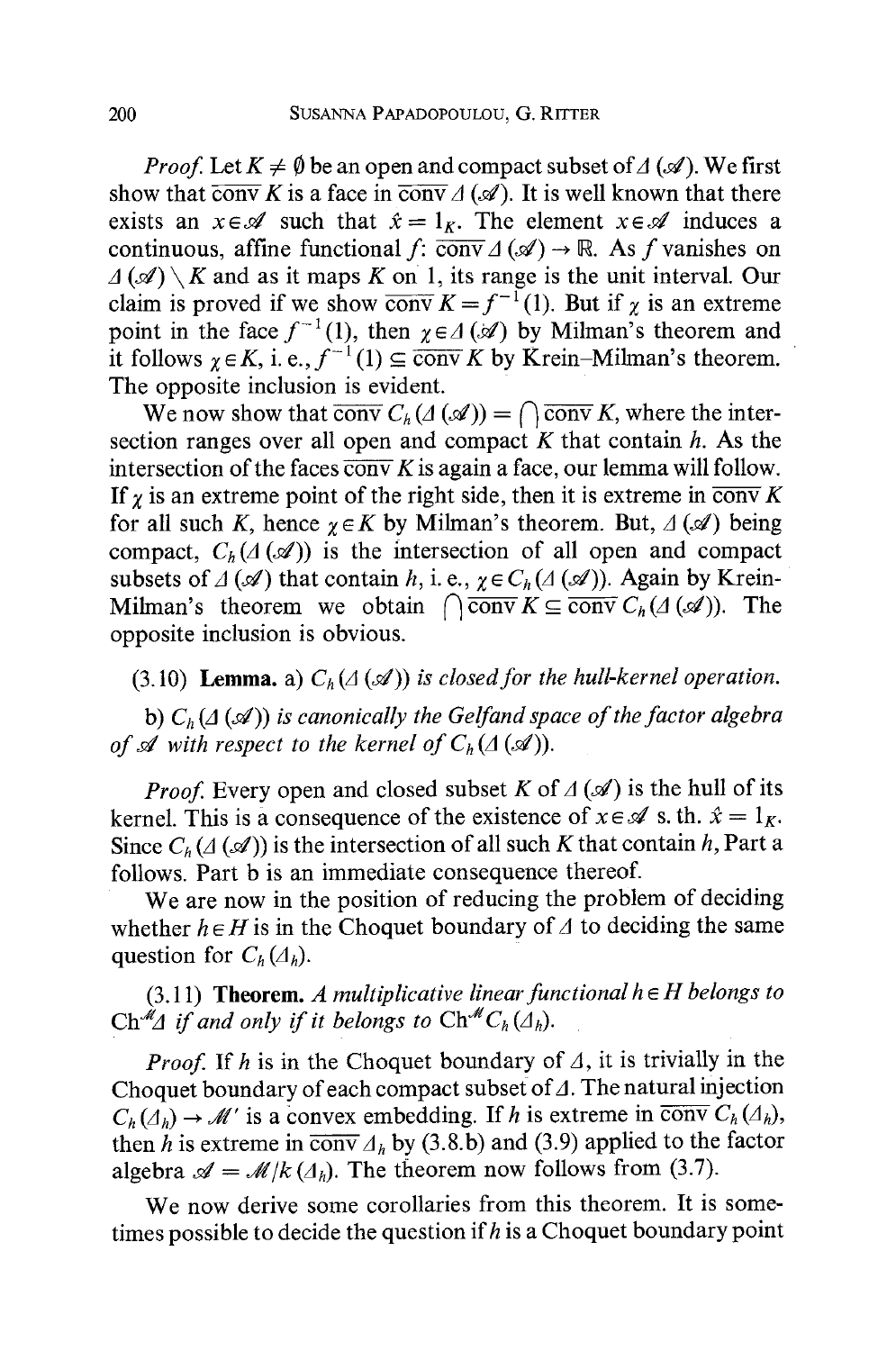by looking at the elementary L-algebras contained in  $\mathcal{M}$ . This is the content of our first corollary. Unfortunately, the condition that we obtain seems only to be sufficient (cf. (3.2)).

(3.12) Corollary. Let  $h \in H$ . Suppose that there is a system  $F$  of *measures*  $u \in M$  *such that* 

(i) **F** is cofinal in  $M$  with respect to  $\ll$ , and

(ii)  $h_n \in \mathrm{Ch}^{\mathcal{M}_\mu} C_{h_n}(\Lambda_{h_n}(\mathcal{M}_n))$  for all  $\mu \in \mathbf{F}$ .

*Then*  $h \in \mathbb{C}h^M A$ .

*Proof.* Hypothesis ii) and Theorem (3.11) imply that  $h_{\mu}$  is an extreme point of  $\overline{conv} \Delta(M_u) \subseteq M'_u$  for all  $\mu \in \mathbf{F}$ . Then h is extreme in  $\overline{conv} \overline{A}$  by the very definition of an extreme point.

(3.13) **Corollary.** *Suppose that for all*  $\chi \in C_h(\Lambda_h)$ ,  $\chi \neq h$ , there exists *a measure*  $\mu \in \mathcal{M}$  *(depending on*  $\gamma$ *) such that* 

- (i)  $\operatorname{Re} \hat{\mu} | C_h(A_h) \geq 0$ ,
- (ii) Re  $\hat{u}$  (h) = 0.
- (iii) Re  $\hat{\mu}(\gamma) > 0$ .

*Then*  $h \in \text{Ch}^{\mathcal{M}}(\varDelta)$ .

Proof. A standard compactness argument shows that  $h \in St^{\mathcal{M}} C_h(\Lambda_h)$ .

(3.14) *Remark.* Let  $L^1(G) \subseteq M$ . If  $K \neq \emptyset$  is open and compact in A, then there exists  $\mu \in \mathcal{M}$  s. th.  $\hat{\mu} = 1_K$ . It follows that  $K \cap \hat{G} \neq \emptyset$ . This argument shows that  $\Delta$  has no isolated points outside of  $\hat{G}$ , and if the connected component of  $\gamma \in \Delta$  is  $\{\gamma\}$ , then  $\gamma$  must be in the closure of  $\hat{G}$ . (We thank Dr. W. ARENDT for a discussion on this point.) On the other hand, if G is nondiscrete, if  $\mathcal{M} = M(G)$ , and if  $h \in \Delta$  is *proper maximal* (see BROWN-MORAN [6], see also [9],  $(8.5.5)$ ), then h is isolated in  $A_h$  and  $h \notin \hat{G}$ . Another standard example is furnished by  $G = \mathbb{T}$ ,  $\mathcal{M} = \mathbb{L}^1(\delta_0 + \mu + \lambda)$ , where  $\mu \neq 0$  is a continuous singular measure on  $\mathbb T$  such that  $\mu * \mu \ll \mu$ . If  $h \in H$  is the generalized character induced by the prime L-subalgebra  $\mathbb{L}^1(\delta_0 + \mu)$ , then  $\Delta_h = \{1, h\}$ .

Our next corollary gives a purely topological condition for  $h \in Ch$ . It should be compared with BROWN and MORAN'S lemma [6], Section 3. They show that h is a strong boundary point of  $\Lambda$  if it is isolated in  $A_h$ .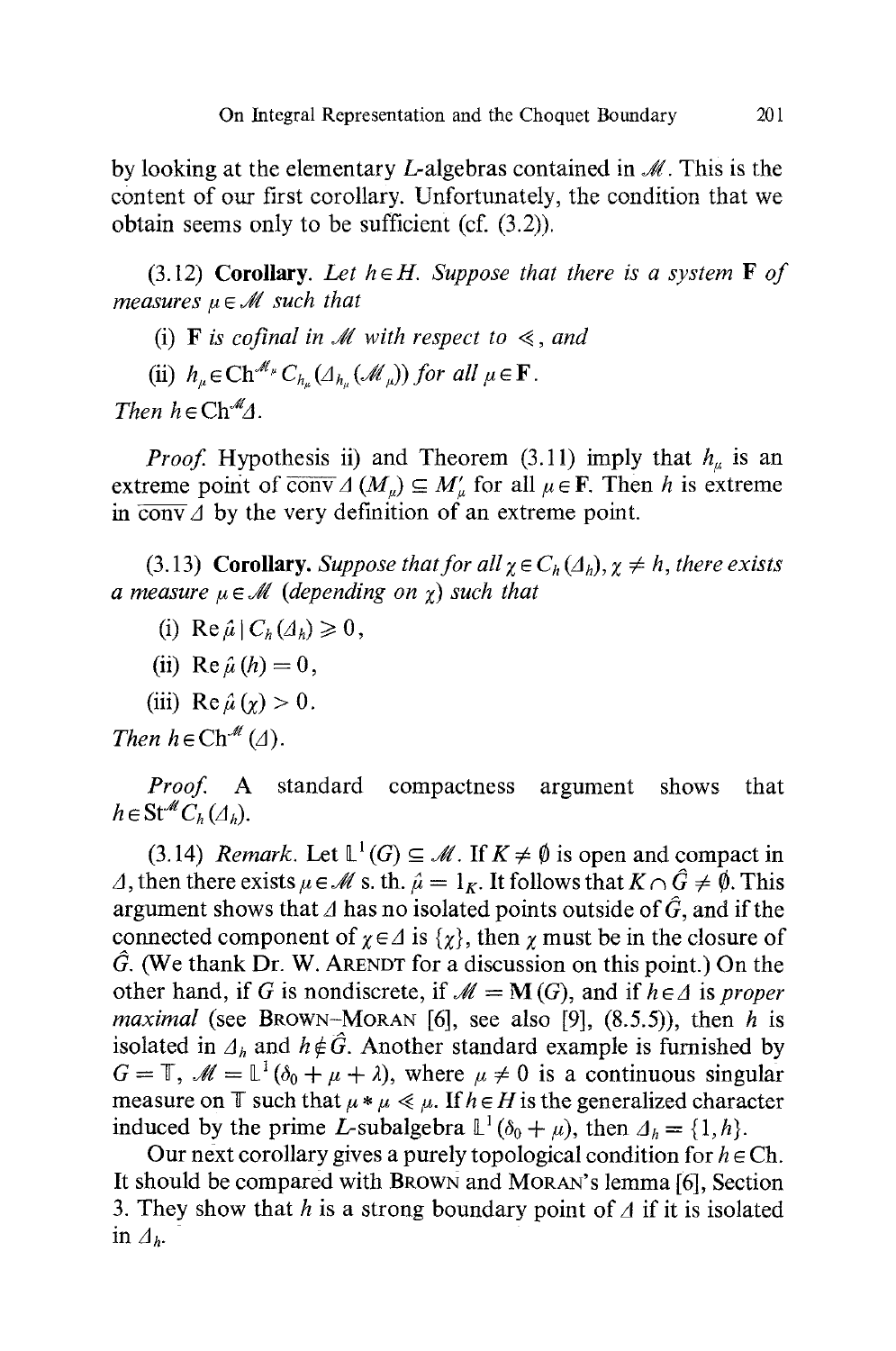(3.15) Corollary. *If*  $C_h(\Lambda_h) = \{h\}$ , *then*  $h \in \text{Ch}^M \Lambda$ .

(3.16) **Corollary.** *Suppose that*  $\hat{\mathcal{M}}$  *is symmetric on*  $C_h(\Lambda_h)$ *. Then*  $h \in \text{Ch}^M A$ .

*Proof.* By hypothesis, Re  $\hat{\mathcal{M}}$  is dense in the set of all real-valued, continuous functions on  $C_h(\Lambda_h)$ . Hence every element of  $C_h(\Lambda_h)$  is in  $\mathrm{Ch}^{\mathcal{M}}(C_h(\varDelta_h)).$ 

We now use lemma (3.10) to obtain

(3.17) **Corollary.** *Suppose that for all*  $\chi \in C_h(\Lambda_h)$ ,  $\chi \neq h$ , there exists a *measure*  $v \in M$  (depending on  $\gamma$ ) so that

(i)  $\hat{v}(\chi) = \hat{v}(h)$  *and that* 

(ii) the complex number  $\hat{v}(h)$  can be touched with a closed disk  $D \subseteq \mathbb{C}$  whose interior points lie outside of  $\hat{v}(C_h(A_h))$ . Then  $h \in \text{Ch}^M A$ .

*Proof.*  $\hat{v}(C_h(\Lambda_h))$  is the spectrum of the class  $\dot{v}$  of  $v$  in the factor algebra of M with respect to the ideal  $I := k(C_h(\Delta_h))$  (Lemma 3.10). Without loss of generality  $D \cap \hat{v}(C_h(\Lambda_h)) = {\hat{v}(h)}$ . Let a be the center of D. We use the linear transformation  $T: z \to (z - \hat{v}(h))/(z - a)$  of the Riemann sphere. For  $|z - a| > |\hat{v}(h) - a|$  we have  $|1 - Tz| < 1$ , in particular  $\text{Re } Tz > 0$ . The functional calculus applied to the algebra  $\mathcal{M}/I$  and  $\dot{v}$  now shows that there exists an element  $\mu \in \mathcal{M}$  such that  $\hat{\mu} = T \circ \hat{v}$  on  $C_h(\Lambda_h)$ . Therefore  $\mu$  satisfies the hypotheses of Corollary (3.13). This proves the corollary.

The question whether  $h$  is in the Choquet boundary may sometimes be reduced to the question if  $\omega$  (the indicator function of the neutral element in  $G$ ) is in the Choquet boundary of a certain subalgebra of  $M$ . We will describe this now.

(3.18) *Notations.* Let  $h \in H$  be fixed and let  $I_0$  be the prime *L*-ideal of M associated with h, i.e.,  $I_0 := \{ \mu \in \mathcal{M} \mid (1 - |h_u|) \mu = \mu \}.$ 

Clearly we have  $\mathcal{M} = I_0 \oplus \mathcal{M}_1$ ,  $\mathcal{M}_1 \simeq \mathcal{M}/I_0$ , and  $\delta_0 \notin I_0$ . We put  $\mathcal{M}_0 := I_0 \oplus \mathbb{C} \delta_0$ . Moreover, let  $\Phi_0$ : conv  $\Delta \to \overline{\text{conv}} \Delta (\mathcal{M}_0) \subseteq \mathcal{M}_0'$ be the canonical restriction mapping  $\chi \to \chi / M_0$ . Like  $\Phi_1$ ,  $\Phi_0$  is onto. It is clear that  $\Phi_0$  induces a homeomorphism  $A_h \to \Phi_0 (A_h)$  as well as an isomorphism  $\overline{conv} \Lambda_h \to \Phi_0(\overline{conv} \Lambda_h)$  of compact, convex sets. Clearly  $\Phi_0(h) = \omega.$ 

(3.19) **Proposition.** Let  $h \in H$ . We have  $h \in \text{Ch}^M A$  if and only if  $\omega \in \mathrm{Ch}^{\mathcal{M}_0}C_{\omega}(\overline{\varPhi_0}(\varLambda_h)).$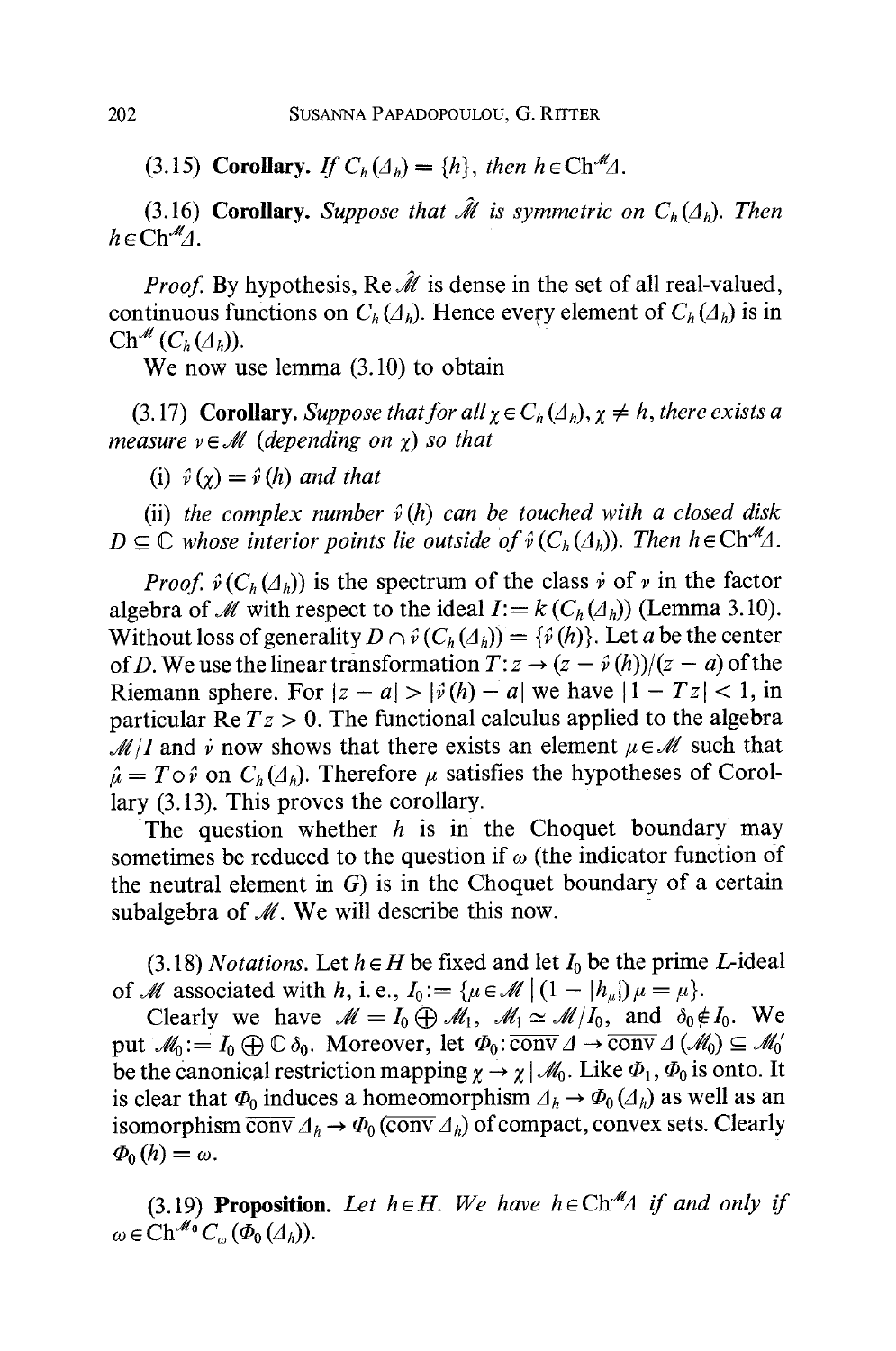*Proof.* By the above remarks on  $\Phi_0$ , h is extreme in conv  $C_h(\Lambda_h)$ if and only if  $\omega$  is extreme in  $\Phi_0$  (conv  $C_h(\Lambda_h)$ ) and

$$
\Phi_0(\overline{\operatorname{conv}}\;C_h(\varLambda_h))=\overline{\operatorname{conv}}\;C_\omega(\Phi_0(\varLambda_h)).
$$

The proposition now follows from Theorem (3.11).

(3.20) *Remark*. It follows immediately that  $h \in \text{Ch}^{\mathcal{M}} \Delta$  if

$$
\omega \in \mathrm{Ch}^{\mathcal{M}_0} C_{\omega} (\mathcal{A}(\mathcal{M}_0)) \text{ or } \omega \in \mathrm{Ch}^{\mathcal{M}_0} \mathcal{A}(\mathcal{M}_0).
$$

There are also corollaries analogous to  $(3.12)$ ,  $(3.13)$  and  $(3.15)$ — (3.17). We omit the details.

### **4. Examples of Choquet Boundaries**

The Silov boundaries of certain L-algebras have been determined by various authors. We now determine the Choquet boundaries in certain cases.

a) *The Discrete Case.* 

(4.1) Proposition. *If J/ consists of discrete measures, then*   $\text{Sh}^{\mathcal{M}}\mathcal{A} = \text{Ch}^{\mathcal{M}}\mathcal{A} = \mathcal{A}^{-1}.$ 

*Proof.* Any functional  $\chi$  in Sh<sup>- $M$ </sup> extends to a functional in  $\Delta (\mathbf{M}_d(G)) = \hat{G}_d = \Delta^{-1}(\mathbf{M}_d(G))$ . (G<sub>d</sub> is the group G endowed with the discrete topology.) Hence  $\chi \in A^{-1}$ .

b) *Hewitt--Kakutani's Example.* 

(4.2) *Explanation.* A subset  $P \subseteq G$  is called *independent*, if l  $n_k \chi_k = 0$  implies  $n_1 \chi_1 = \ldots = n_l \chi_l = 0$   $(n_k \in \mathbb{Z}, \chi_k \in P$  distinct), and  $k=1$ a subset  $Q \subseteq G$  is called *algebraically scattered*, if for each  $x \in \langle Q \rangle$ ,  $x \neq 0$ , there exists a countable subset  $Y \subseteq Q$  such that  $x \notin \langle Q \setminus Y \rangle$ . (Here  $\langle X \rangle$  is the subgroup of G generated by  $X \subseteq G$ .) If G is nondiscrete, then it contains independent, compact, perfect sets  $P$ , and for each independent  $P, Q := \bigcup \{ nx \mid x \in P \}$  is algebraically scattered. n~Z

Let Q be algebraically scattered and  $\sigma$ -compact, and let  $M_c(Q)$  be the *L*-subspace of  $M(G)$  consisting of all continuous measures  $\mu \in M(G)$  that live on Q. Let M be the L-algebra generated by  $M_c(Q)$ and  $\delta_0$ . Hewitt-Kakutani showed in the case  $Q = P \cup (-P)$ , P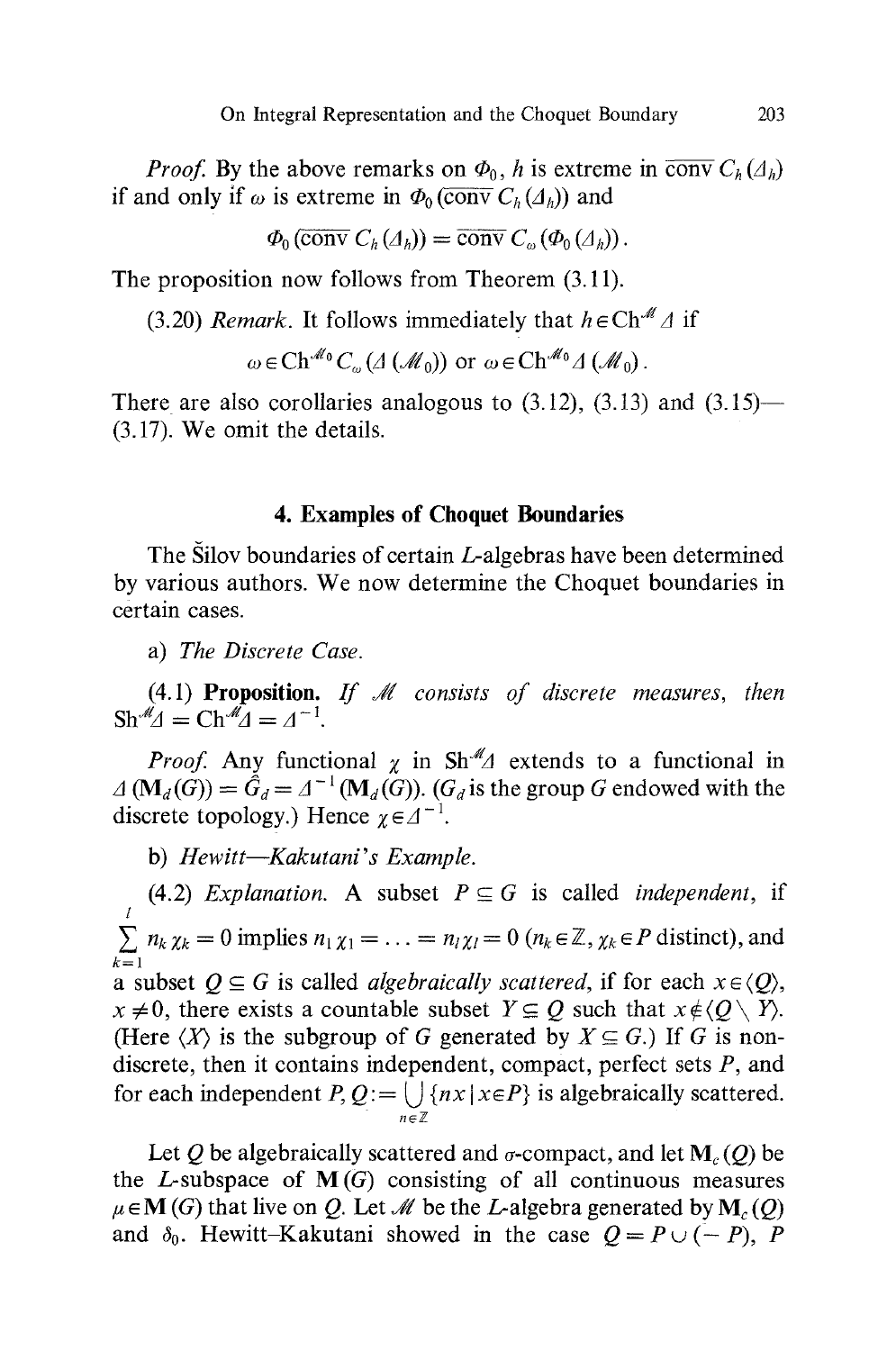independent, that *every* generalized function of  $M_c(O)$  of modulus  $\leq 1$  extends to a generalized character of M(G). The extension to algebraically scattered  $Q$  is mainly due to SAEKI [13] (see [9], 6.2.8).

The measures that are absolutely continuous with respect to a measure of the form  $\delta_0 + \sum_{i} \mu_{i1} * \ldots * \mu_{i,l} (\mu_{i,l} \in M_c^+ (Q))$  are dense in  $\boldsymbol{n}$  $j=1$  $M$ . It follows (cf. [18], p. 155 (3)) that these sums of convolutions themselves are dense in  $\mathcal M$ . Hence the extension is unique, i. e.,  $\Delta$  is homeomorphic with the unit ball of  $M_c(Q)$ .

The invertible elements of  $\Lambda$  correspond to the generalized functions  $\psi$  for  $M_c(Q)$  s. th.  $|\psi|=1$  (mod  $M_c(Q)$ ): Let  $\gamma \in \Lambda$  and suppose that  $v := \chi |M_c(Q)$  has this property. As the measures absolutely continuous with respect to a measure of the form

$$
\delta_0 + \sum_{j=1}^n \mu_{j,1} * \ldots * \mu_{j,l_j} \ (\mu_{j,l} \in \mathbf{M}_c^+(Q))
$$

are dense in  $\mathcal{M}$ , and as  $|\gamma| \leq 1$   $\mathcal{M}$ -a.e., it is sufficient to show  $|\chi|(\mu_1 * \ldots * \mu_l) = ||\mu_1 * \ldots * \mu_l||$  for  $\mu_k \in M_{\kappa}^+(Q)$ :

$$
|\chi|(\mu_1 * \ldots * \mu_k) = |\chi|(\mu_1) \ldots |\chi|(\mu_k) = |\psi|(\mu_1) \ldots |\psi|(\mu_k) =
$$
  
=  $||\mu_1|| \ldots ||\mu_k|| = ||\mu_1 * \ldots * \mu_k||.$ 

**(4.3) Proposition.** *Let notation be as in* **(4.2)**. *Then*  $\text{Ch}^{\mathcal{M}}A = A^{-1}$ .

*Proof.* By Theorem (3.1), we have to show that each  $h \in H \setminus A^{-1}$ has a nontrivial representation. Let  $\psi_t(|t| = 1)$  be the generalized function for  $M_c(Q)$  obtained by ,,inserting t for zero":

$$
\psi_{t,\mu} := \begin{cases} h_{\mu} \text{ where } |h_{\mu}| = 1, \\ t \text{ else.} \end{cases}
$$

Let  $\chi_t$  be the extension of  $\psi_t$  to a generalized character of M. By (4.2),  $\chi_t \in \widetilde{A}^{-1}$ . It remains to prove that

$$
\hat{\mu}(h) = \int\limits_{|t|=1} \hat{\mu}(\chi_t) \,\lambda(dt),
$$

where  $\lambda$  is normalized Lebesque measure on the unit circle. For the same reason as above it is sufficient to prove this claim for  $\mu$  of the form  $\mu_1 * ... * \mu_l$  ( $\mu_k \in M_c(Q)$ ):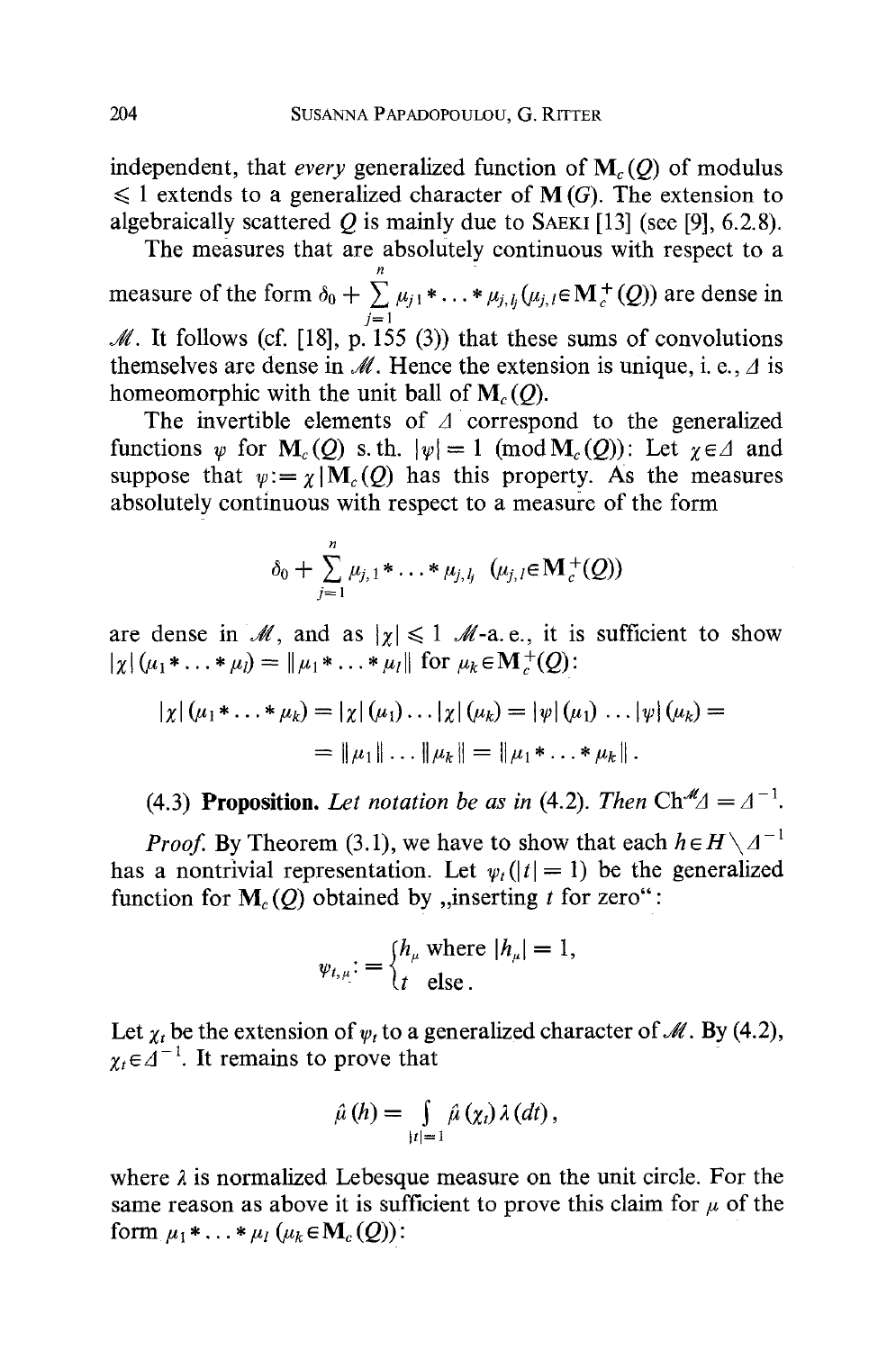$$
\int \chi_t(\mu_1 * \dots * \mu_l) \,\lambda(dt) = \int \left[ \int \bar{\psi}_{t,\mu_1} d\mu_1 \right] \cdot \dots \cdot \left[ \int \bar{\psi}_{t,\mu_l} d\mu_l \right] \lambda(dt) =
$$
\n
$$
= \int \left[ \int \bar{\psi}_{t,\mu_1} d\mu_1 + \int \bar{\psi}_{t,\mu_1} d\mu_1 \right] \cdot \dots \cdot
$$
\n
$$
\cdot \left[ \int \bar{\psi}_{t,\mu_l} d\mu_l + \int \bar{\psi}_{t,\mu_l} d\mu_l \right] \cdot \dots \cdot
$$
\n
$$
\cdot \left[ \int \bar{\psi}_{t,\mu_l} d\mu_l + \int \bar{\psi}_{t,\mu_l} d\mu_l \right] \lambda(dt) =
$$
\n
$$
= \int \left[ \int \bar{h}_{\mu_1} d\mu_1 + t \mu_1 \{ h_{\mu_1} = 0 \} \right] \dots \left[ \int \bar{h}_{\mu_l} d\mu_l + t \mu_l \{ h_{\mu_l} = 0 \} \right] \lambda(dt) =
$$
\n
$$
= \int \bar{h}_{\mu_1} d\mu_1 \dots \int \bar{h}_{\mu_l} d\mu_l = h(\mu_1) \dots h(\mu_l) = h(\mu_1 * \dots * \mu_l).
$$

(4.4) *Remark*. If  $P \subseteq G$  is  $\mathbb{Z}$ -independent and compact, it is even easier to see by pointwise considerations that  $\text{Ch}^{\mathcal{M}} \Delta = \Delta^{-1}$ , where  $\mathcal{M}$ is the unital L-algebra generated by *any* L-subspace of M (P).

c) *Simon's Example.* 

(4.5) *Explanation.* SIMON [14] showed that the Silov boundary of the smallest translation invariant L-subalgebra  $\mathcal N$  of M(G) (G) nondiscrete) that contains the L-algebra  $\mathcal M$  of the Hewitt-Kakutani example is homeomorphic with  $\hat{G}_d \times U$ , where  $G_d$  is the group G with the discrete topology and U is the unit ball in  $M_c(O)'$ .

 $(4.6)$  **Proposition.** Let G be nondiscrete, let M be as in  $(4.2)$ , and let *N* be the L-subalgebra of **M** (G) generated by  $\{\delta_x | x \in G\}$  and *M*. Then  $\mathrm{Ch}^{\mathcal{N}}(A(\mathcal{N}) \simeq \hat{G}_d \times \mathcal{A}^{-1}(\mathcal{M}) \left( \simeq \mathcal{A}^{-1}(\mathcal{N}) \right).$ 

*Proof.* Note that  $Ch^{M_d(G)} \triangleleft (M_d(G)) = \triangleleft (M_d(G)) = \hat{G}_d$ , where  $M_d(G)$  denotes the discrete measures in M (G). We have to show that

$$
Ch^{\mathscr{N}}\!\mathcal{A}(\mathscr{N})\simeq \mathcal{A}(\mathbf{M}_d(G))\times Ch^{\mathscr{M}}\!\mathcal{A}(\mathscr{M}).
$$

By [9], 6.2.9 and its proof,  $\Lambda(\mathcal{N}) \simeq \Lambda(\mathbf{M}_d(G)) \times \Lambda(\mathcal{M})$  and the measures of the form  $\sum v_i * \mu_i$ , where  $v_i \in M_d(G)$  and  $\mu_i \in \mathcal{M}$  are dense  $j=1$ in N. These measures appear on  $\Lambda(\mathbf{M}_d(G)) \times \Lambda(\mathcal{M})$  as tensor products  $\sum \hat{v}_i \otimes \hat{\mu}_i$ ; they are uniformly dense in  $\mathcal{N}$ . The inclusion j~l  $Ch \triangleleft (M_d(G)) \times \triangleleft (\mathcal{M}) \subseteq \triangleleft (M_d(G)) \times Ch^{\mathcal{M}}(\mathcal{M})$  can now be seen by using representing measures, whereas the converse sense is most easily seen by applying the "function characterization" of the Choquet boundary (see 2.2).

14 Monatshefte für Mathematik, Bd. 93/3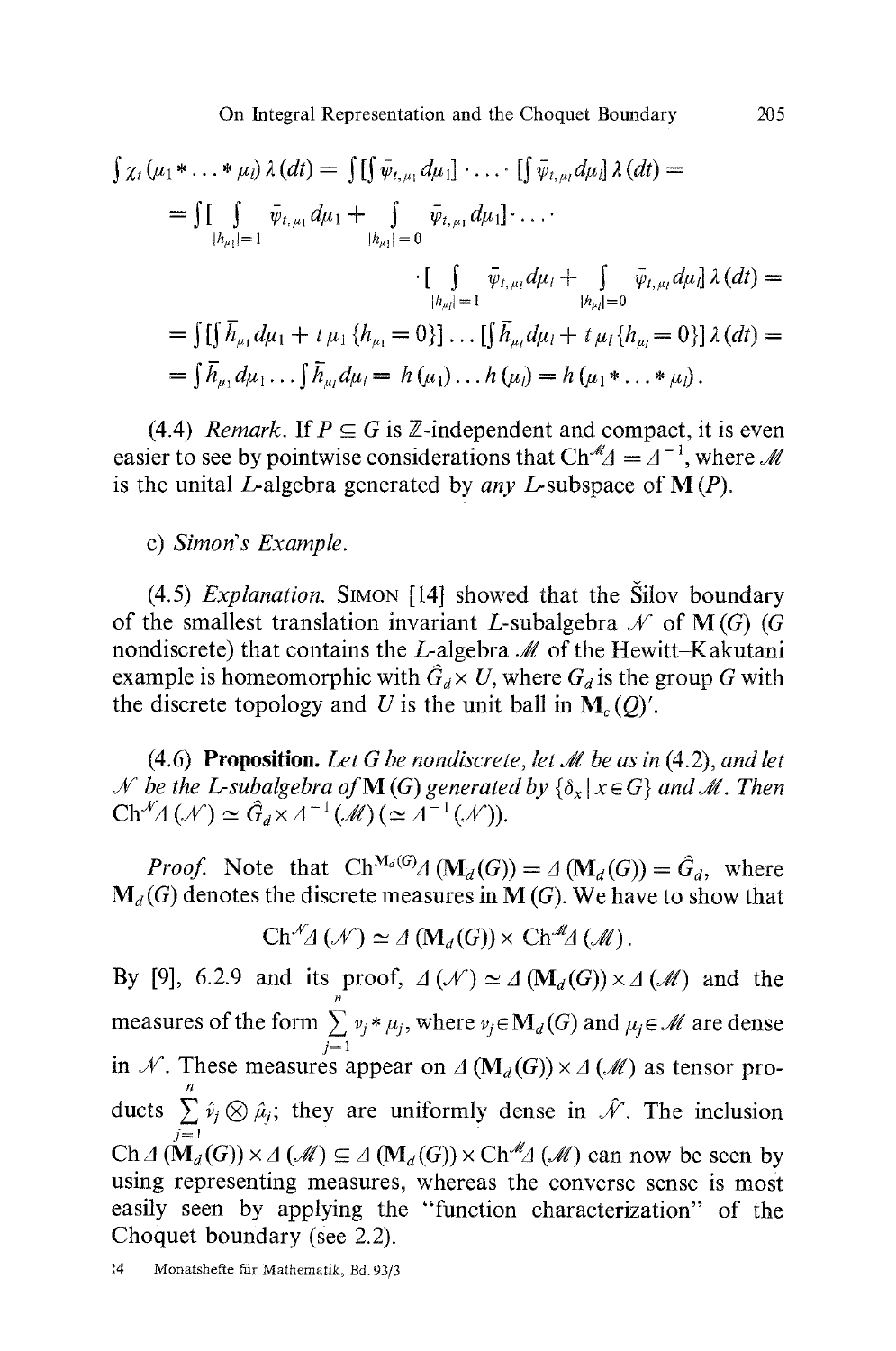## **5. Integral Representation for Elementary L-Algebras**

(5.1) *Explanation.* Bochner's theorem on the representation of normalized, positive definite functions as Fourier-Stieltjes transforms of probability measures may be obtained by applying Choquet's integral representation theorem to the algebra  $\mathbb{L}^1$  (G) (see [12]). In fact, since the algebra  $\mathcal{M} := \mathbb{L}^1(G) + \mathbb{C} \delta_0$  is symmetric,  $\mathrm{Ch} \Delta = \Delta$  is closed here and the theorem is an application of Krein-Milman's theorem. It remains to identify the state space with (essentially) the set of normalized, positive definite functions.

It is only in the *asymmetric* case that the need for Choquet's theorem becomes apparent. We want to restrict matters to the metrizable case. However,  $1 \in \hat{G}$  is  $G_{\delta}$  if and only if G is  $\sigma$ -compact (see [11], (24.48)), and if G is non-discrete then no  $\gamma \in \Lambda(\mathbf{M}(G)) \setminus \widehat{G}$  is  $G<sub>a</sub>(14)$ , Cor. 3.4). On the other hand, if G has a countable base and if  $M$  is an elementary L-subalgebra of  $M(G)$ , then M is separable. Hence the unit ball in  $\mathcal{M}'$  and  $\Lambda$  are metrizable in the weak\* topology. Choquet's theorem, Section (2.3), and Theorem (3.1) now combine to show

(5.2) **Theorem.** *Let G have a countable base and let Jig be an elementary L-subalgebra ofM (G). Then:* 

a)  $\mathrm{Ch}^{\mathcal{M}}\Delta$  *is a G<sub>s</sub>*-subset of  $\Delta$  such that

$$
\Delta^{-1} \subseteq Ch^M \Delta \subseteq H.
$$

b) For every essentially bounded function  $\gamma$  of positive type for M *there exists a probability measure*  $\rho_{\rm x} \in M(A)$  *such that* 

- (i)  $\varrho_r$  (Ch<sup>-M</sup> $\varDelta$ ) = 1 *and*
- (ii)  $\chi(\mu) = \int h(\mu) \rho_{\gamma}(dh)$  for all  $\mu \in \mathcal{M}$ .

We now show that if G and  $\mathcal M$  are as in (5.2) then H is Baire measurable.

(5.3) Lemma. *Let X be a locally compact space with a countable base,*  $\mu$  *a finite, positive, regular measure on X.*  $\mathbb{L}^{\infty}(\mu)$  *is canonically embedded in*  $\mathbb{L}^1(\mu)$ *. Let*  $\tau_1$  *be the topology on*  $\mathbb{L}^{\infty}(\mu)$  *induced by the*  $\mathbb{L}^1$ -norm. Then we have  $B(\tau_1)=B(\sigma(\mathbb{L}^{\infty}(\mu), \mathbb{L}^1(\mu)))$  (where  $B(\tau)$ ) *denotes the Borel g-algebra generated by a topology*  $\tau$ *).* 

*Proof.* Since  $\mathbb{L}^1(\mu)$  is separable,  $B(\tau_1)$  is generated by the sets of the form  $B_{\varepsilon} = \{ f \in \mathbb{L}^{\infty}(\mu) \mid \int |f| d\mu < \varepsilon \}$  and their translates. Let  $\mathfrak{C}_k$  be the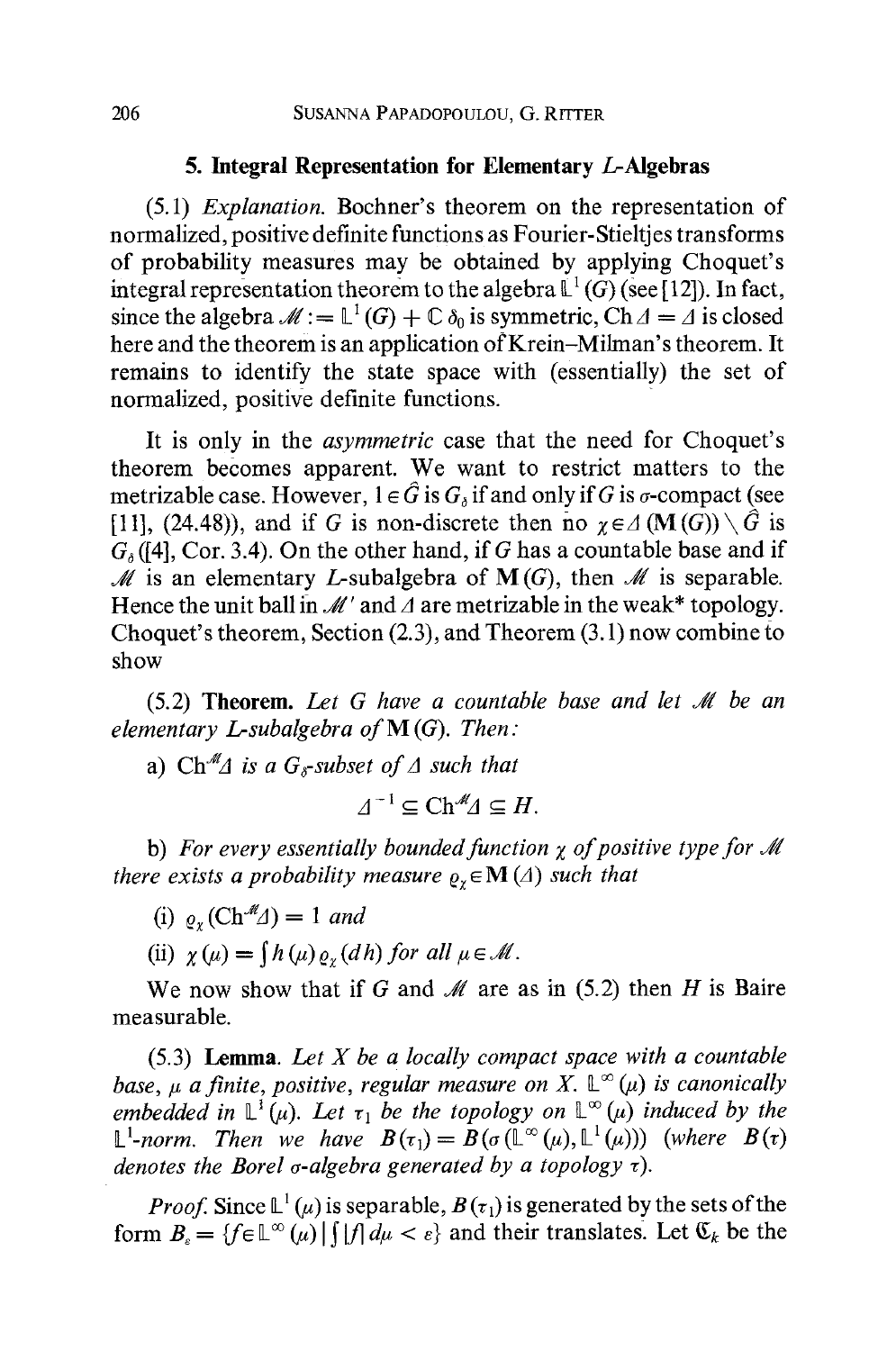set of continuous functions on X with compact supports and let  $C$  be a countable subset of  $\{w \in \mathfrak{C}_k \mid ||w||_{\mu} \leq 1\}$  that is uniformly dense there. Then we have  $B_{\varepsilon} = \bigcap \{f \in \mathbb{L}^{\infty}(\mu) | \int f \psi \, d\mu < \varepsilon\}.$  This shows that  $B_{\varepsilon}$  $\psi \in C$ belongs to  $B(\sigma(\mathbb{L}^{\infty}(\mu), \mathbb{L}^{\mathfrak{t}}(\mu)))$ .

Let U be the closed unit ball in  $\mathbb{L}^{\infty}(\mu)$  (with respect to the  $\mathbb{L}^{\infty}$ -norm). The topology  $\tau_1$  is stronger than  $\sigma(\mathbb{L}^{\infty}(\mu), \mathbb{L}^{\{1\}}(\mu))$  on U. Indeed, let  $(f_n)$  be a sequence in U such that  $f_n \stackrel{\tau_1}{\rightarrow} 0$  and  $g \in \mathbb{L}_1$ . For given  $\varepsilon > 0$  there is  $M \in \mathbb{R}^+$  such that:  $\int |g| d\mu \leq \varepsilon$ .

$$
\{|g|\geqslant M\}
$$

Then we have

$$
\int_{\{|g| \le M\}} f_n g \, d\mu \to 0, \quad |\int_{\{|g| \ge M\}} f_n g \, d\mu| \le \varepsilon.
$$

It follows that the two considered Borel algebras coincide on U.

As U belongs to both Borel algebras and as  $\mathbb{L}^{\infty}(\mu)$  is the union of countably many multiples of U, the assertion of the lemma follows.

(5.4) Lemma. *Let G and J// be as in* (5.2). *Then H is Bah'e measurable.* 

*Proof.* As  $\Delta$  is metrizable it suffices to prove that H is Borel measurable. It is clear that H is closed for  $\tau_1$ . The assertion now follows from Lemma (5.3).

(5.5) *Remark*. The mapping  $\Delta \rightarrow \Delta^+$ ,  $\chi \rightarrow |\chi|$  does not have nice properties for general  $\mathcal{M}$  (see [18], p. 162). However, for G and  $\mathcal{M}$  as in (5.2), as this map is continuous for  $\tau_1$ , it is Baire measurable for  $\sigma(M', M)$  by Lemma (5.3).

The following corollary is an immediate consequence of (5.2) and  $(5.4).$ 

(5.6) **Corollary.** *Let G and M be as in* (5.2). *Then:* 

a) *H is Baire measurable.* 

b) *For every essentially bounded function z of positive type (in particular for every generalized character*  $\chi$ *) for M there exists a probability measure*  $\rho_r \in M(\Lambda)$  *such that* 

(i)  $\rho_{\gamma}(H)=1$  and

(ii)  $\gamma(\mu) = (h(\mu) \rho_{\gamma}(dh))$  for all  $\mu \in \mathcal{M}$ .

(5.7) *Remarks.* a) The integral representation is not unique in general. Let G be non-discrete, let  $\mu \in M(G)$  be continuous and 14"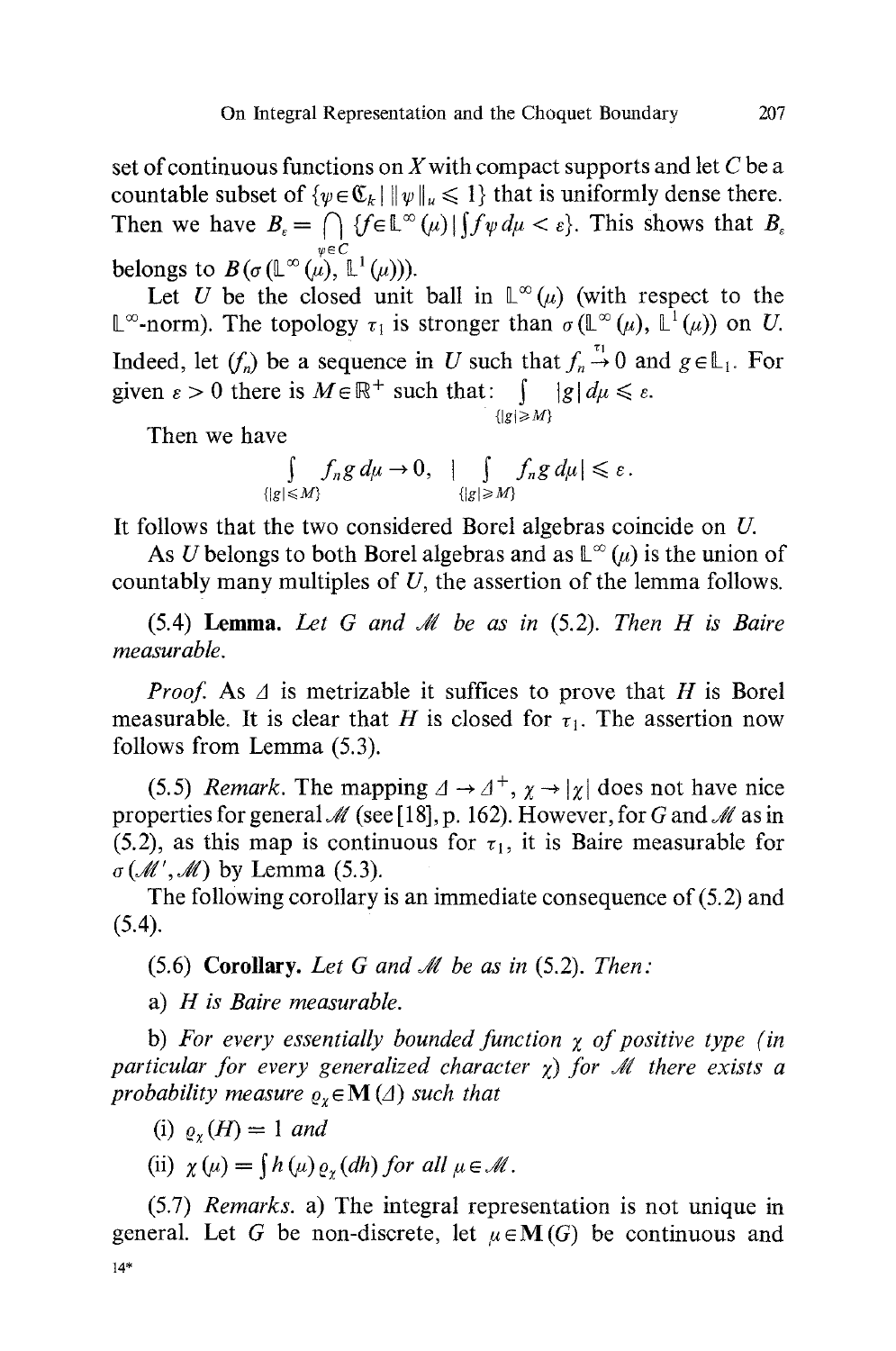singular with independent powers (i. e.,  $\mu^n \perp \mu^m$  if  $0 \le n \le m$ ), and let  $\gamma \in \hat{G}$  be different from a constant (mod  $\mu$ ). Define two families  $(\chi_t)_{|t|=1}$ , and  $(\psi_t)_{|t|=1}$  of generalized characters for  $\mathcal{M}_{\mu}$  by putting

$$
\chi_t
$$
 :=  $t^n \pmod{\mu^n}$ ,  $n \ge 0$  and  $\psi_t$  :=  $\chi_t \gamma$ .

It is now a simple calculation using the mean-value property to show

$$
\int \chi_t \lambda(dt) = \omega = \int \psi_t \lambda(dt)
$$

 $\lambda$  = normalized Lebesgue measure on the unit circle).

**b)** If  $H \neq A$ , each  $\chi \in A \setminus H$  has a representation over H. The **possibility of representing multiplicative functionals (additively) by means of other multiplicative functionals is of course again a**  consequence of asymmetry of  $M$ .

#### **References**

[1] ALFSEN, E. M.: Compact Convex Sets and Boundary Integrals. Berlin-Heidelberg-New York : Springer. 1971.

[2] BAUER, H. : Sil0vscher Rand und Dirichletsches Problem. Ann. Inst. Fourier 11, 89--136 (1961).

[3] BAUER, H.: Choquetscher Rand und Integraldarstellungen. Jber. DMV 69, 89 (165)--104 (180) (1967).

[4] BROWN, G., GRAHAM, C., MORAN, W.: Translation and symmetry in  $M(G)$ . Symposia Mathematica XXII, pp. 371-392. Istituto Nazionale di Alta Matematica. 1977.

[5] BROWN, G., MORAN, W. : On the Silov boundary of a measure algebra. Bull. London. Math. Soc. 3, 197-203 (1971).

[6] BROWN, G., MORAN, W. : Maximal elements of the maximal ideal space of a measure algebra. Math. Ann. 246, 131-140 (1980).

[7] CHOQUET, G.: Mesures coniques, affines et cylindriques. Symp. Math. 2, 145--182 (1969).

[8] EDWARDS, D. A. : Systèmes projectifs d'ensembles convexes compacts. Bull. Soc. Math. France 103, 225-240 (1975).

[9] GRAHAM, C.C., MCGEHEE, O.C.: Essays in Commutative Harmonic Analysis. New York-Heidelberg-Berlin: Springer. 1979.

[10] HEWITT, E., KAKUTANI, S.: A class of multiplicative linear functionals on the measure algebra of a locally compact abelian group. Illinois J. Math. 4, 553--574 (1960).

[11] HEWrrT, E., ROSS, K. A. : Abstract Harmonic Analysis I. Heidelberg-New York: Springer. 1963.

[12] PHELPS, R.R.: Lectures on Choquet's Theorem. New York-Toronto-London-Melbourne: Van Nostrand. 1966.

[13] SAEKI, S.: Convolutions of continuous measures and sets of non-synthesis. Proc. Amer. Math. Soc. 60, 215-220 (1976).

[14] SIMON, A. B.: The ideal space and Silov boundary of a subalgebra of measures on a group. J. Math. Anal. Appl. 6, 266-276 (1963).